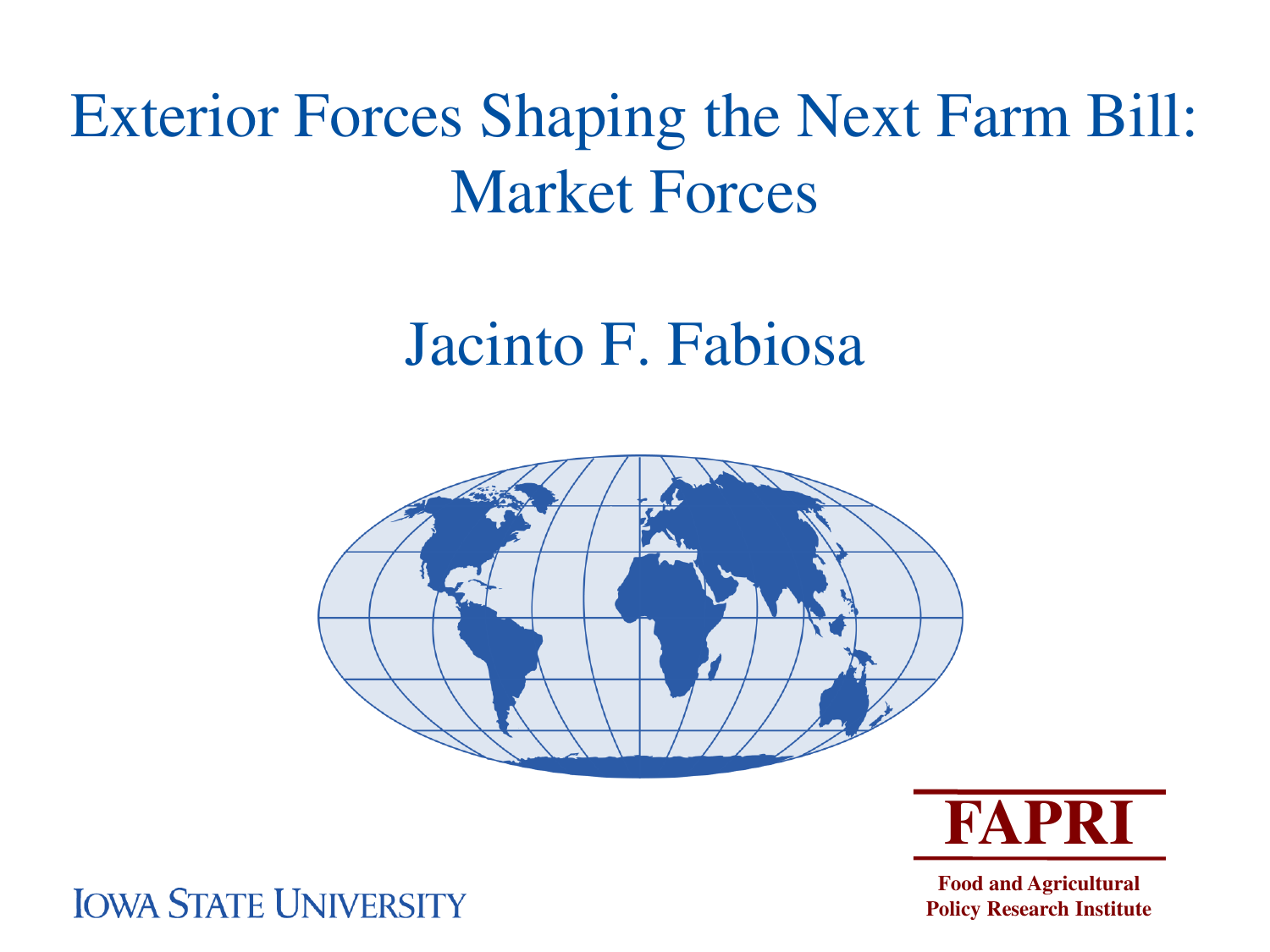## **Crop Prices: Target and Market Prices**

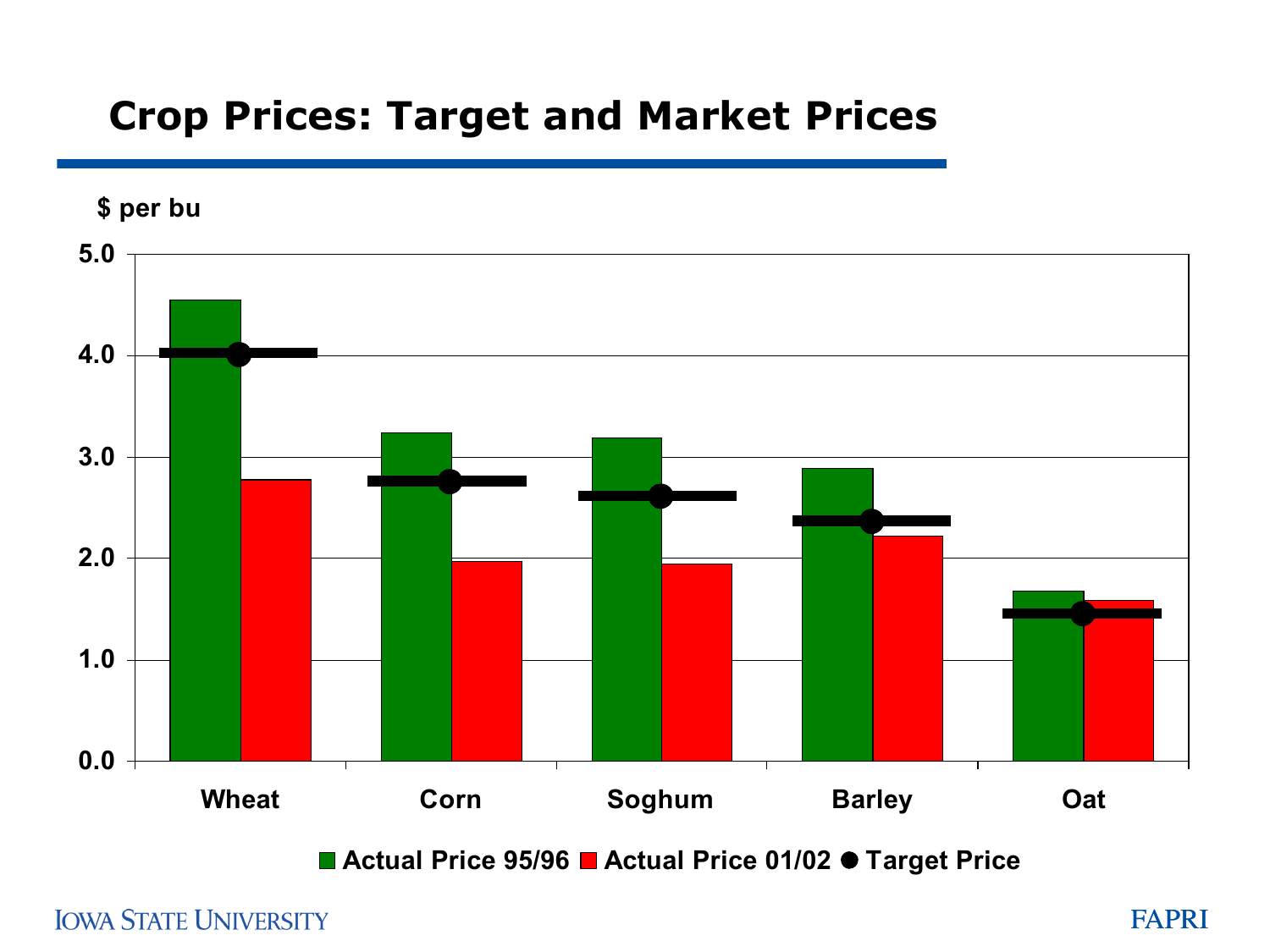# **Real Farm Income**

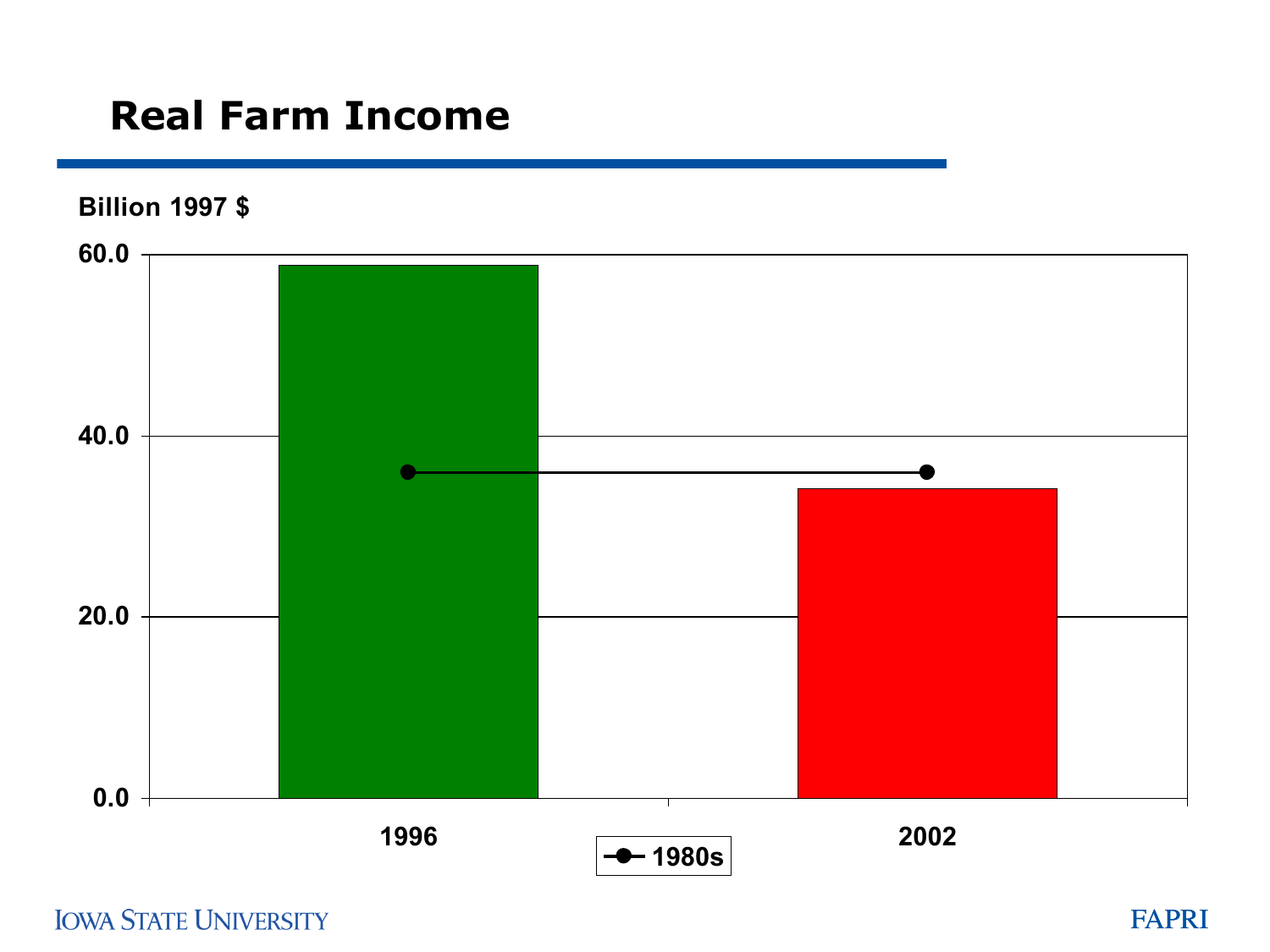# What is the market outlook in the next 5 to 10 years? Implications?

- Conditioning assumptions
	- Macroeconomic
	- Policy
	- Others
- Commodity specific outlook outcomes
	- Meat
	- Dairy
	- Feed grain and Oilseed complex
	- Food grain



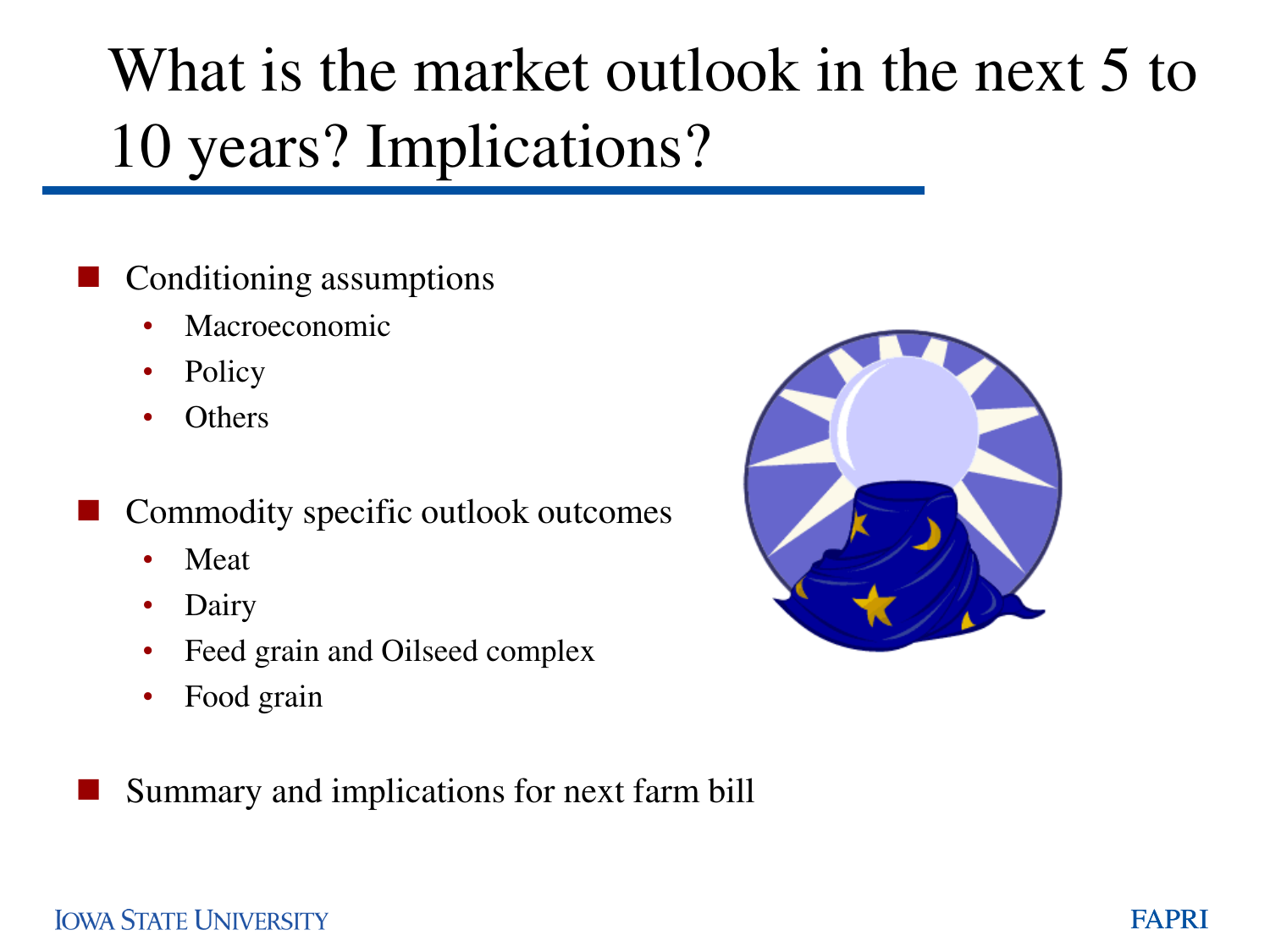# **Exports Share of Total Utilization**

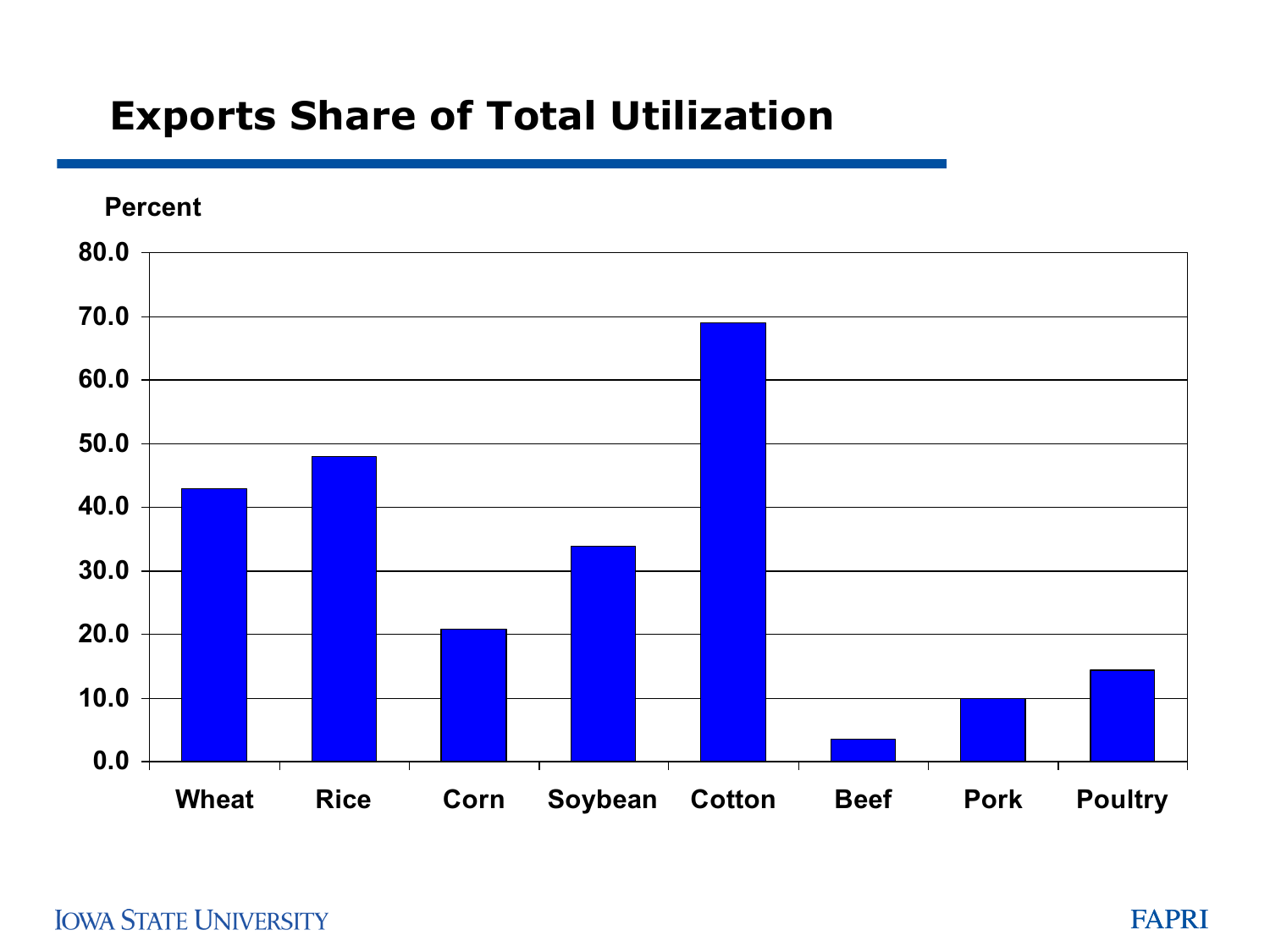# **Real GDP Growth Rates**



**IOWA STATE UNIVERSITY** 

FAPRI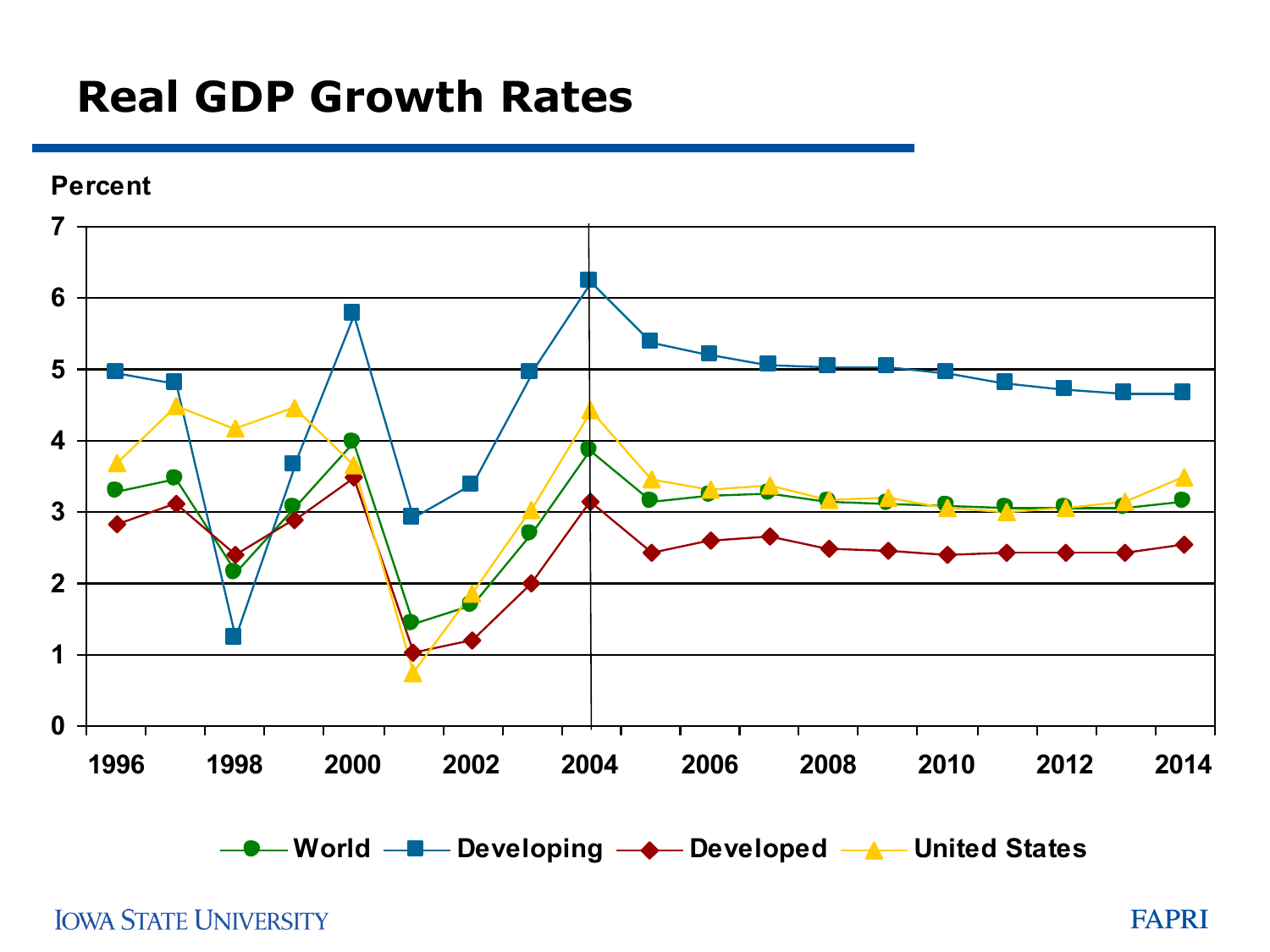# **Average Growth in Exchange Rate**





**AU NZ EU-15 HU PO CN TH CA AR BR**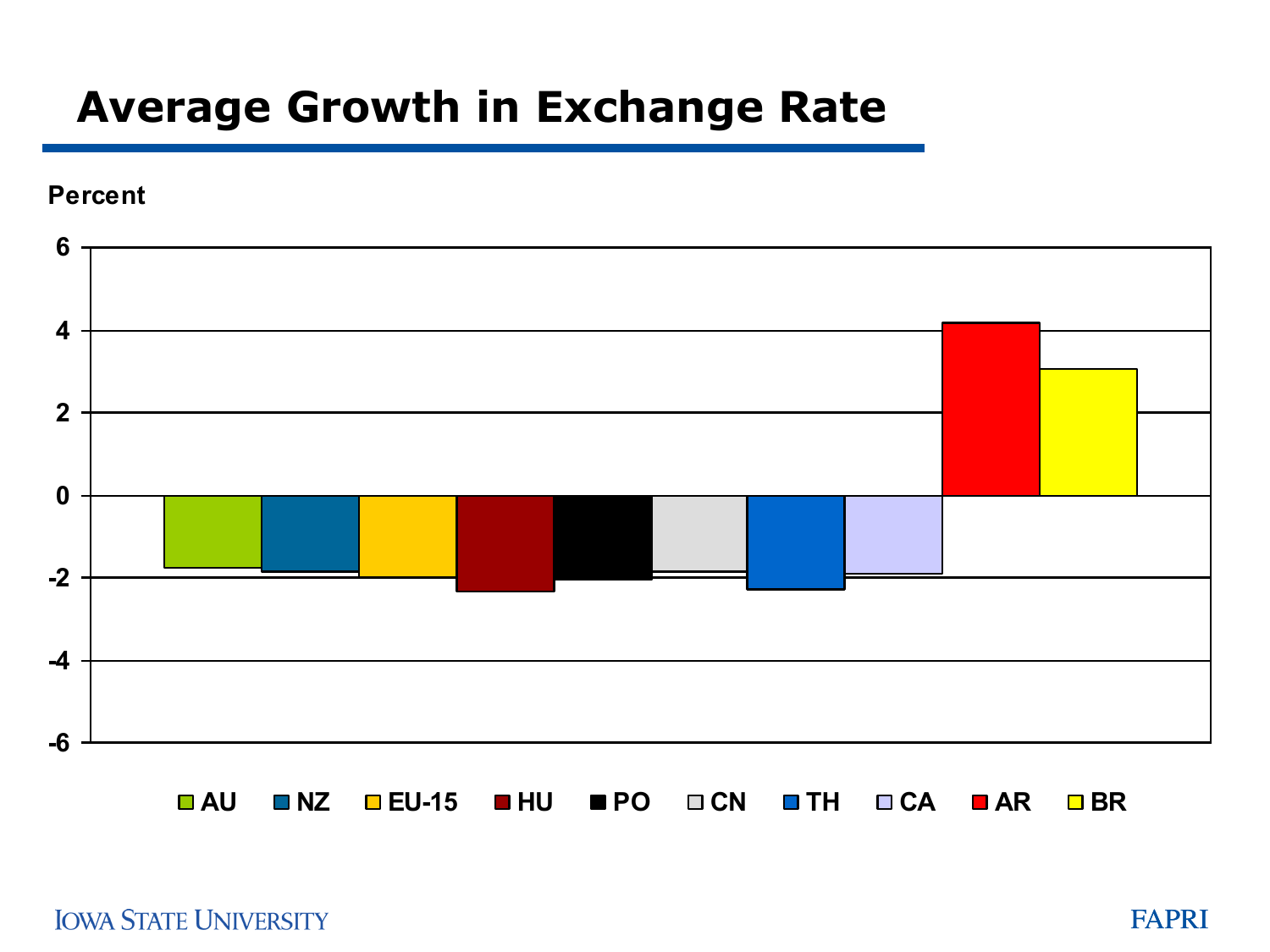### **Population Growth Rate and Urbanization**

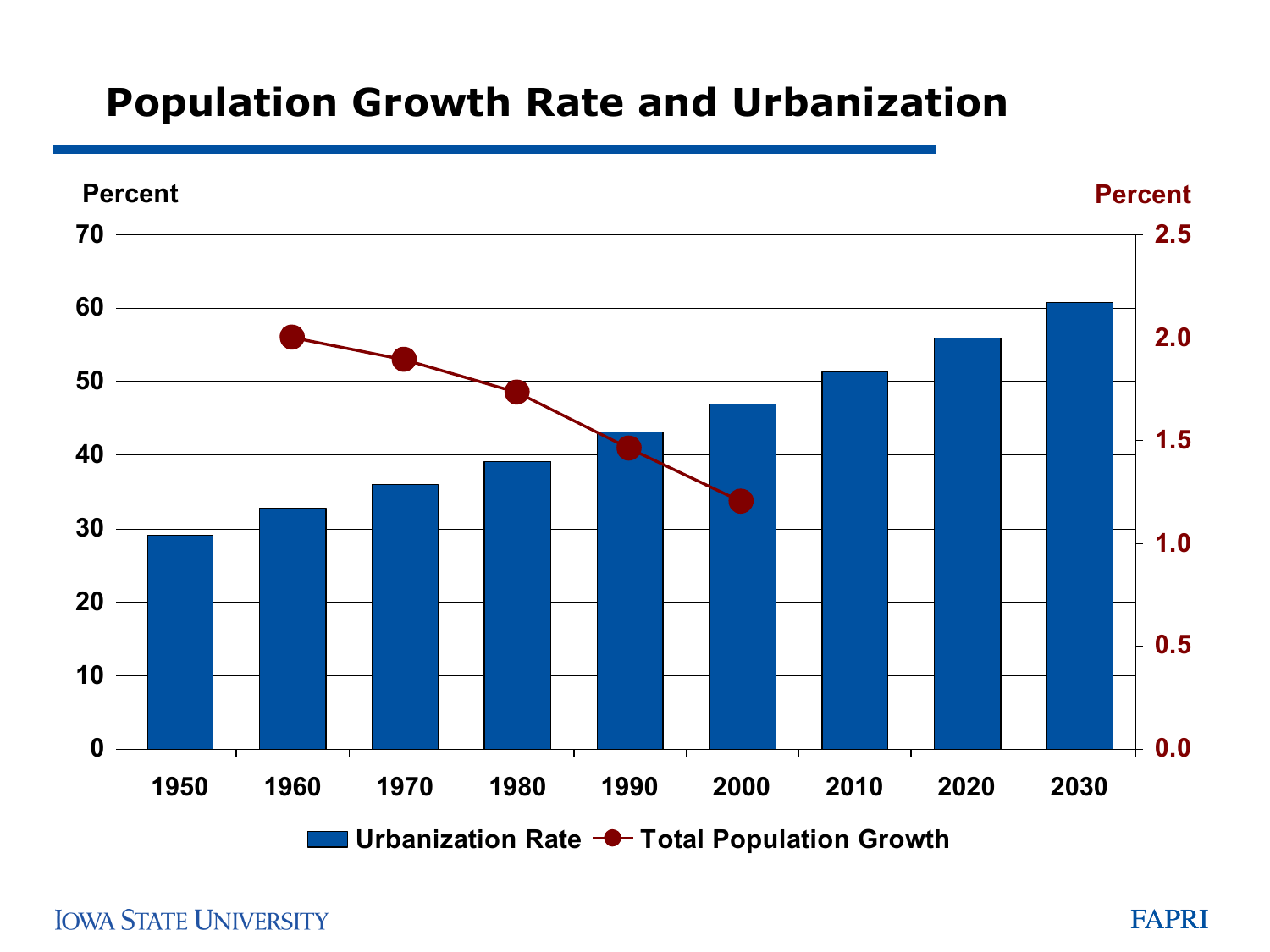# **Bound Duty**

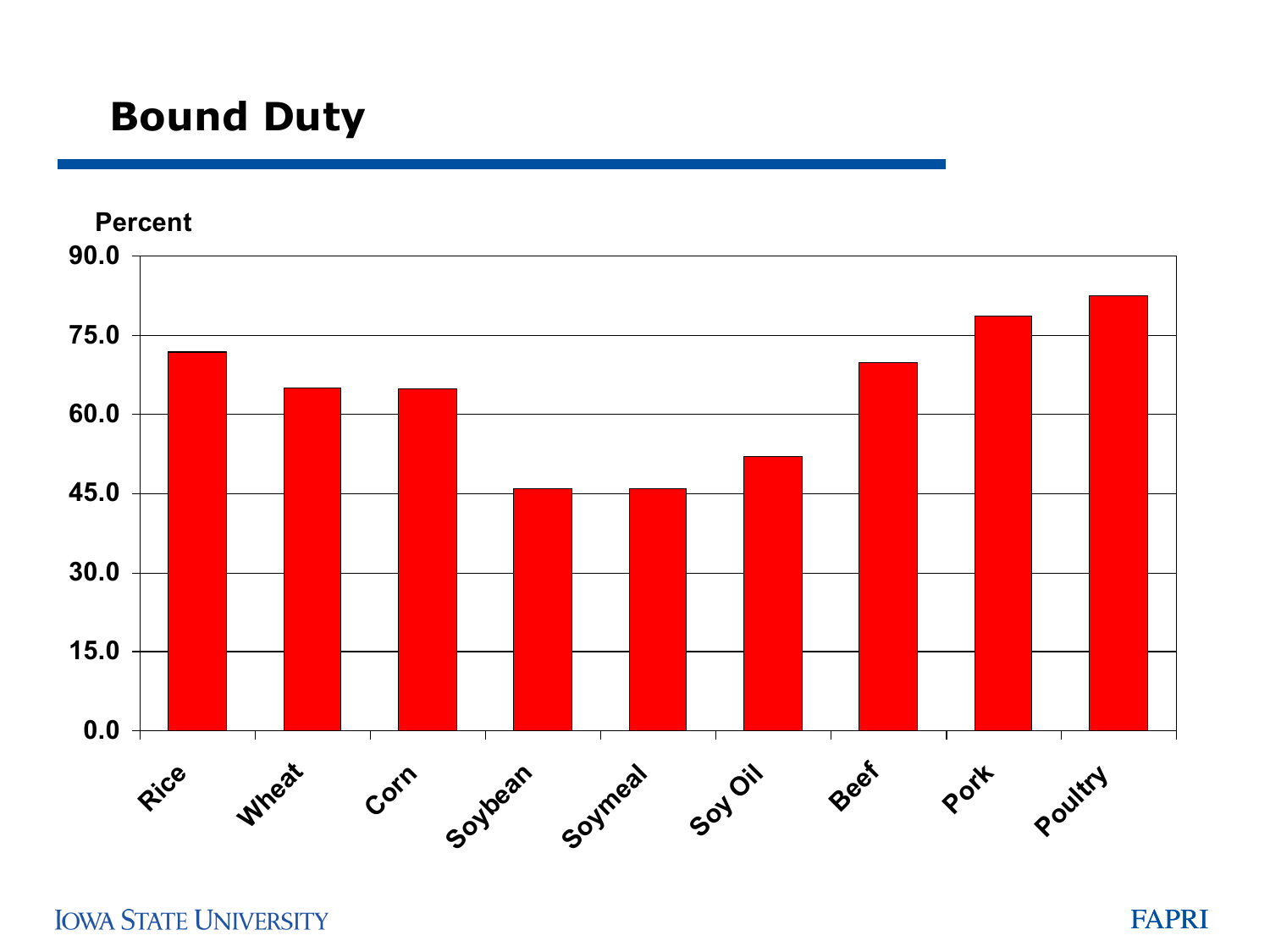# **Export Subsidy to Total Trade**



**IOWA STATE UNIVERSITY** 

FAPRI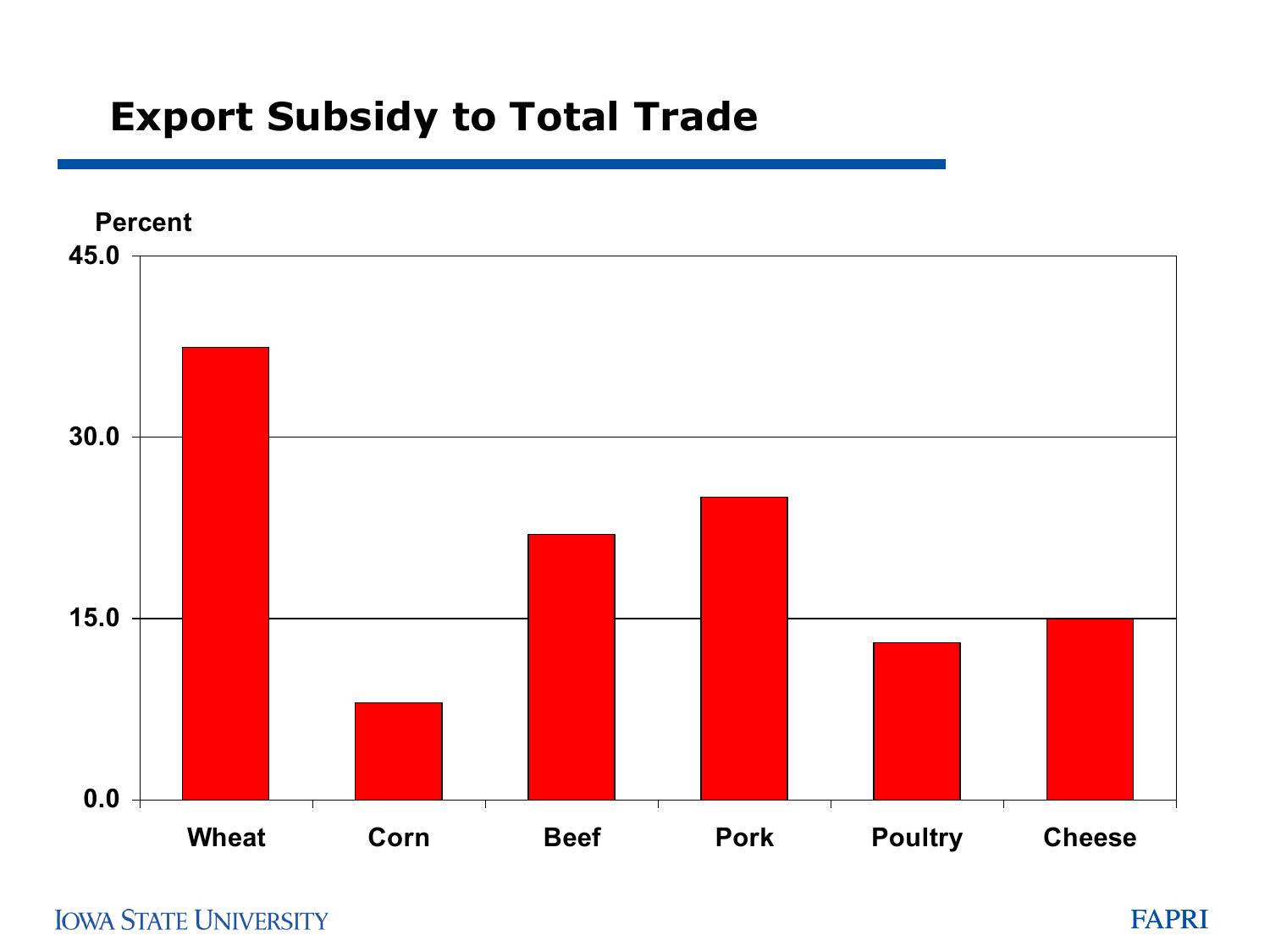# Global Policy Overview and Other Assumptions

- 2002 U.S. Farm Security and Rural Investment Act
- 1995 URAA
- NAFTA
- 2004 EU enlargement and associated EU CAP reforms
- SPS cases (BSE in North America and HPAI in Asia)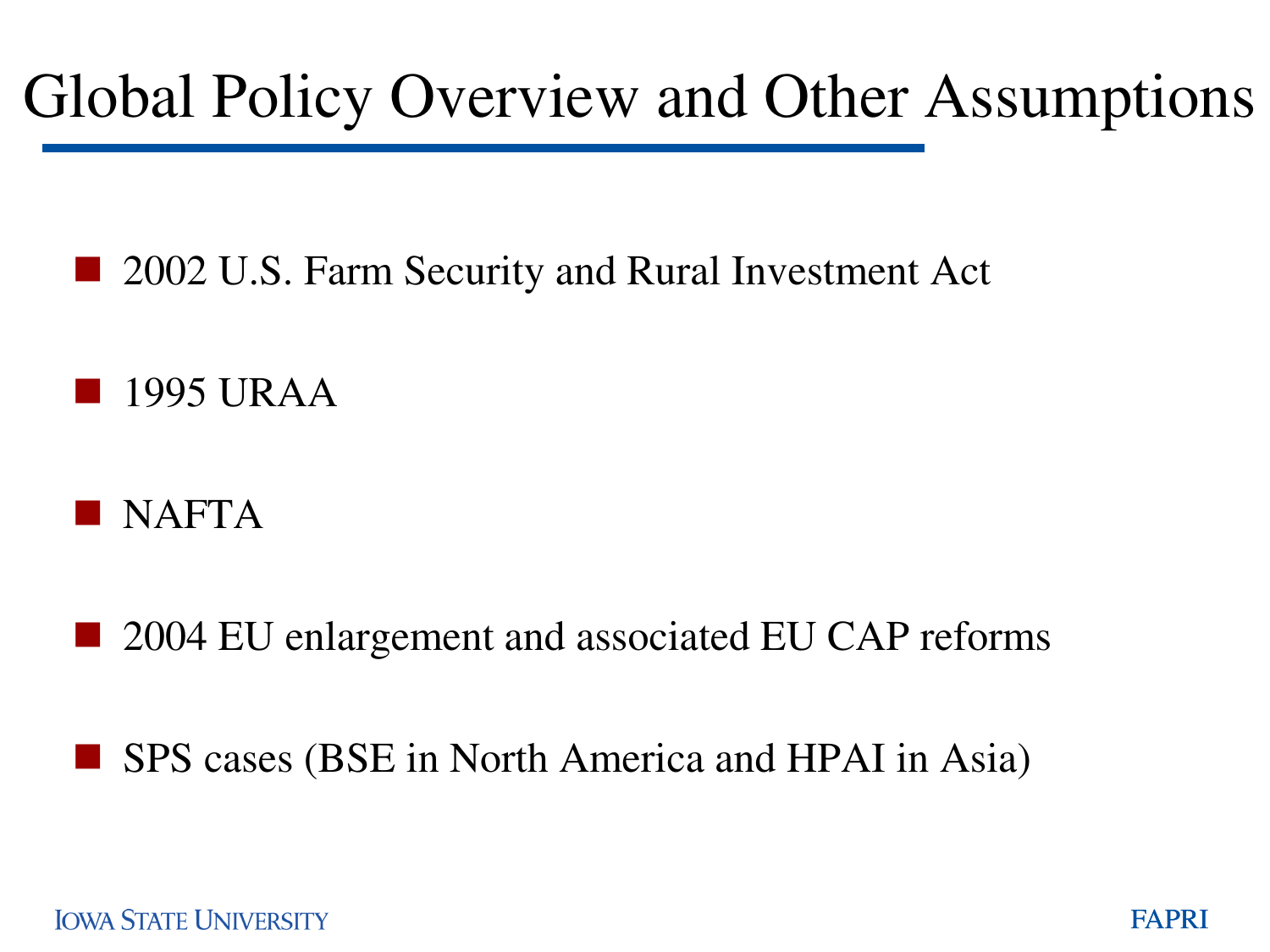## **Per Capita Meat Consumption**

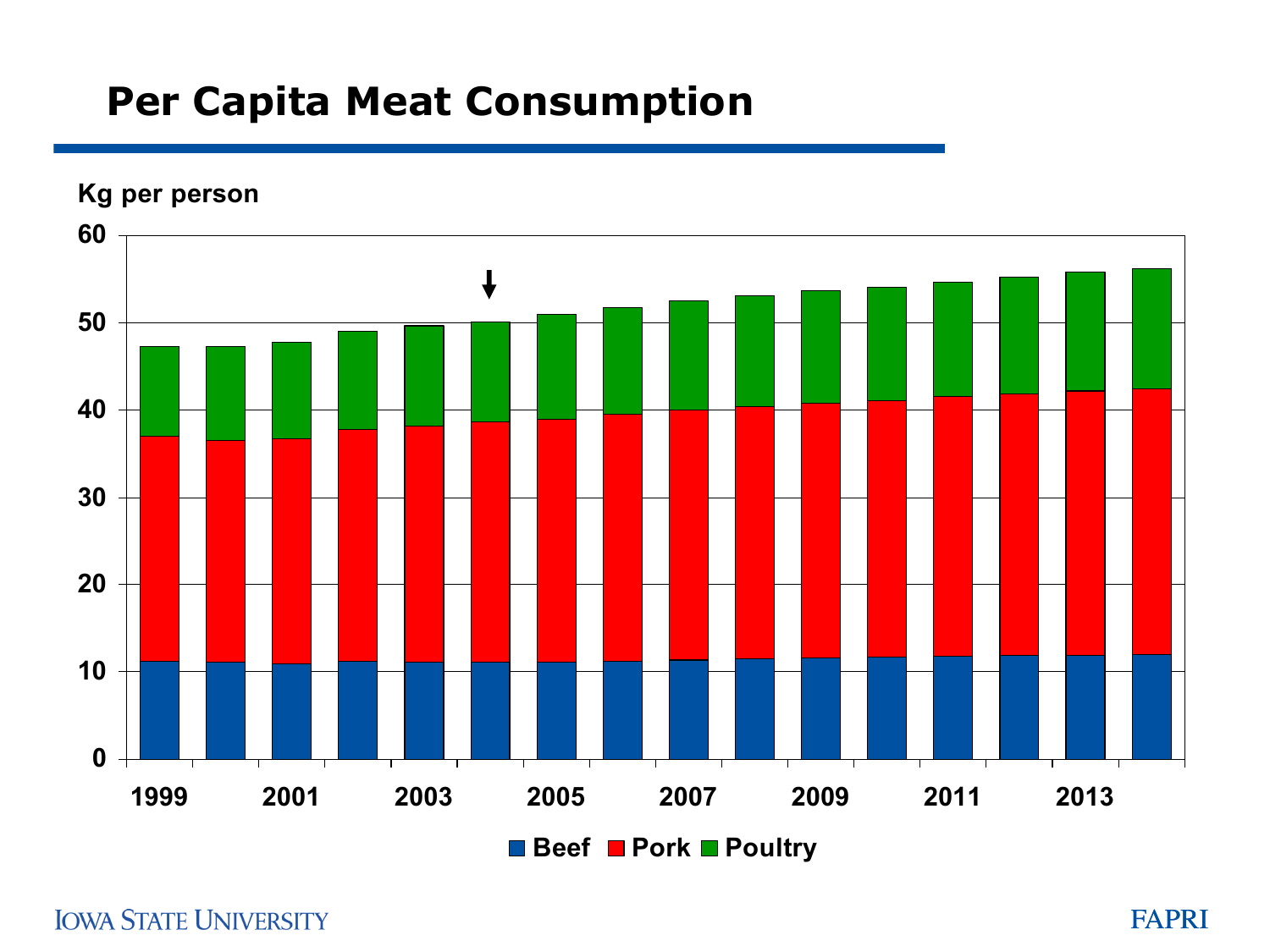### **World Meat Production and Trade**

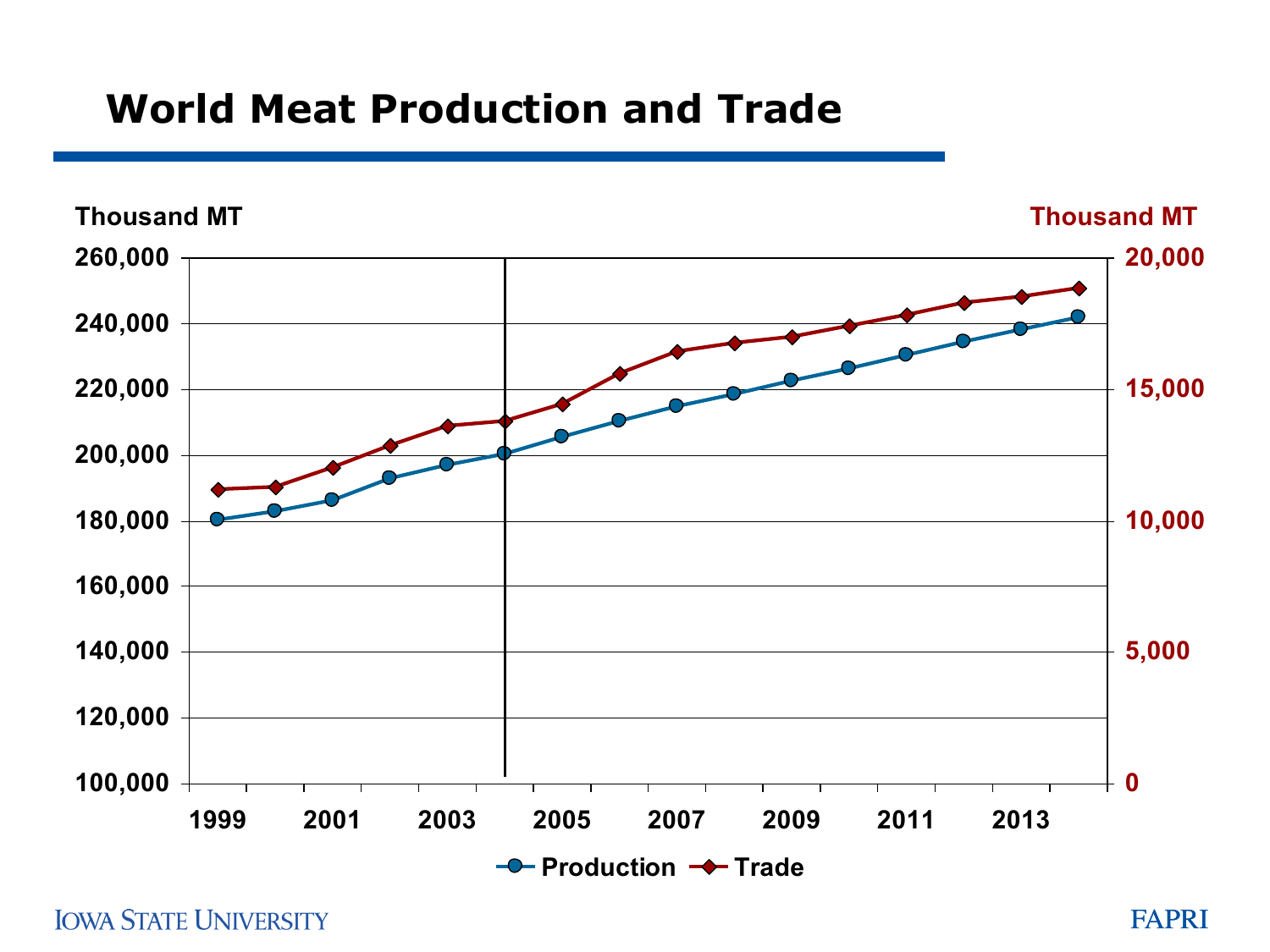# **Japanese Beef Supply and Utilization**

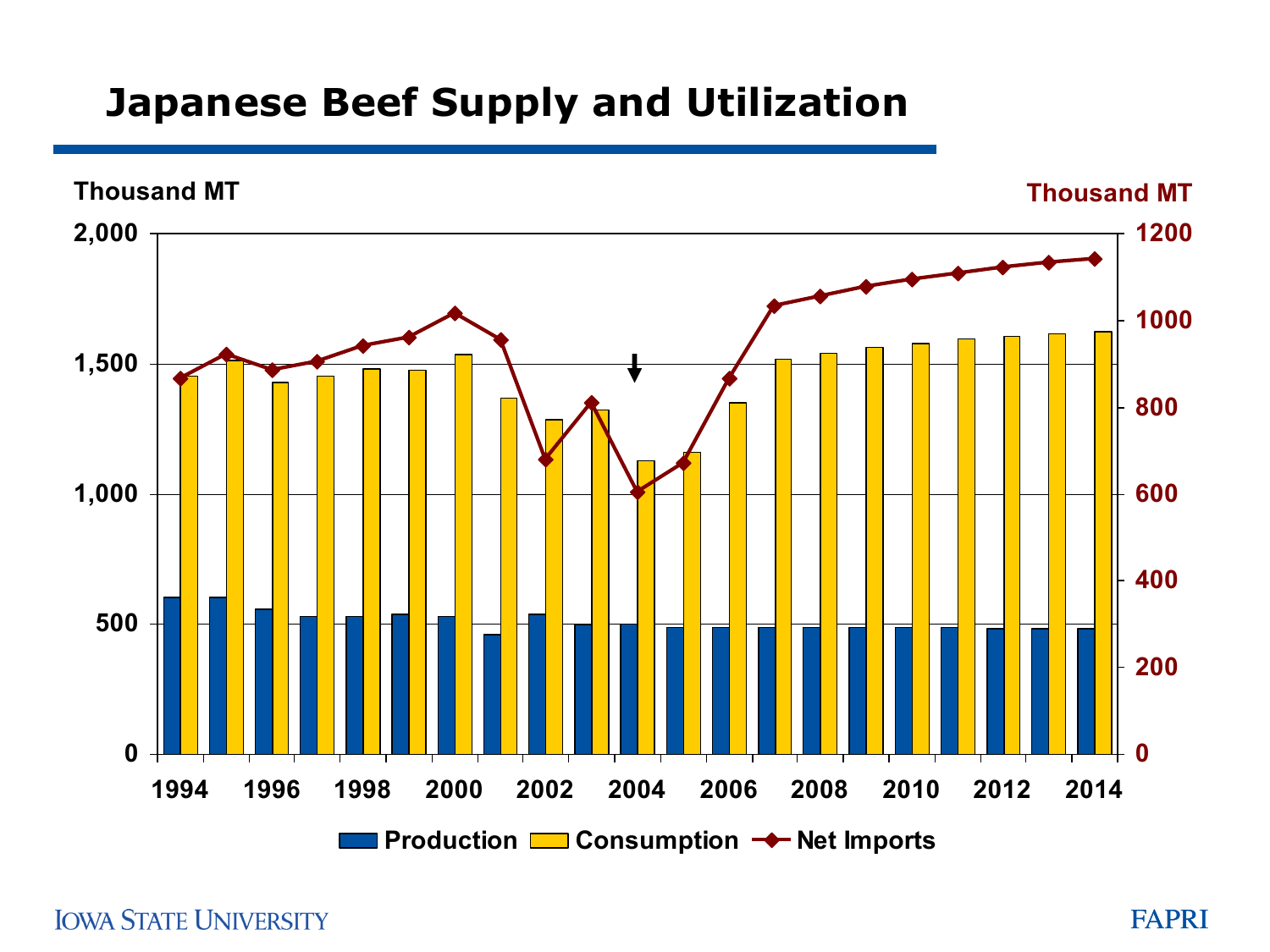### **China Livestock Net Trade**

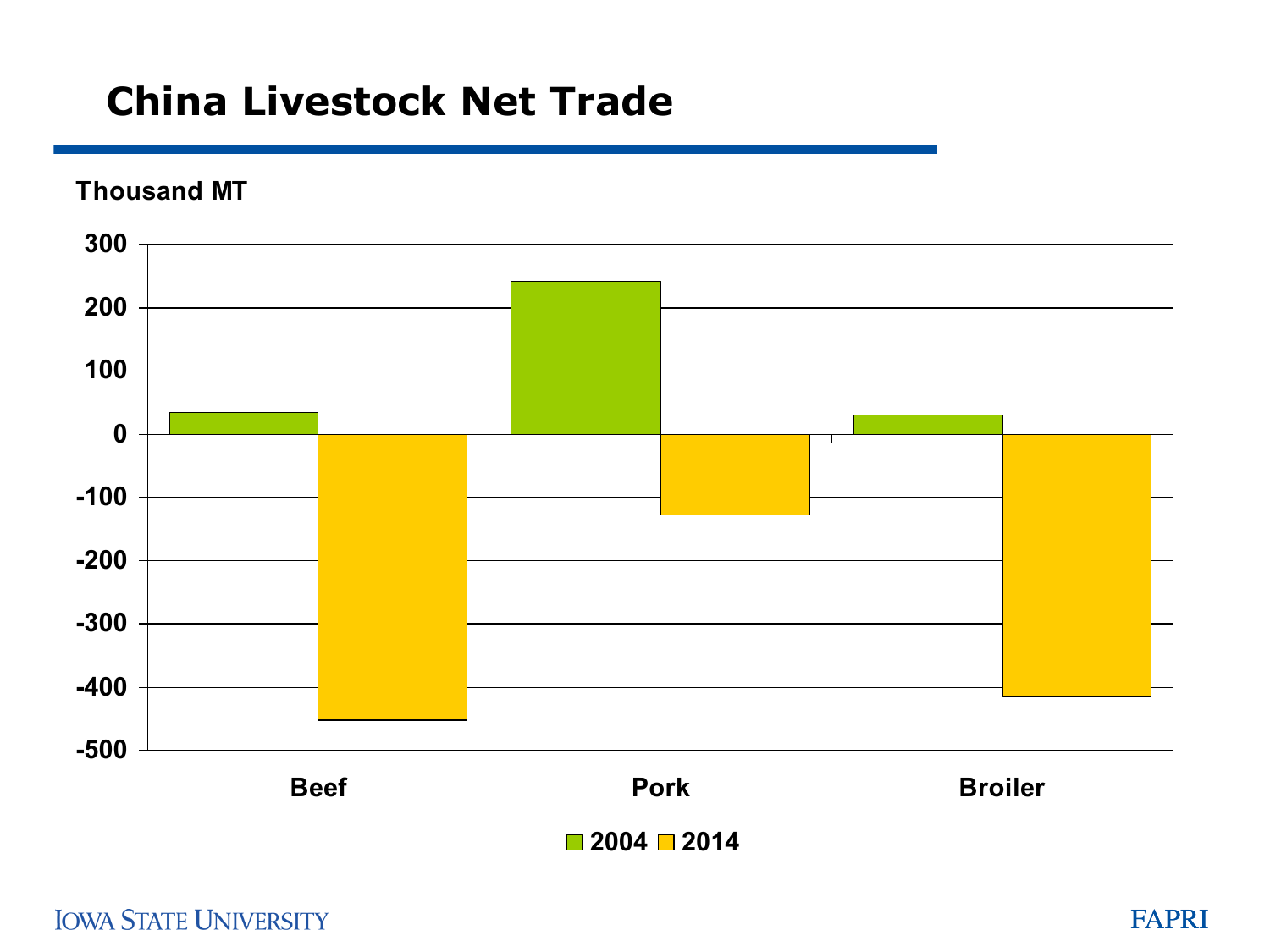# **U.S. Meat Net Exports**

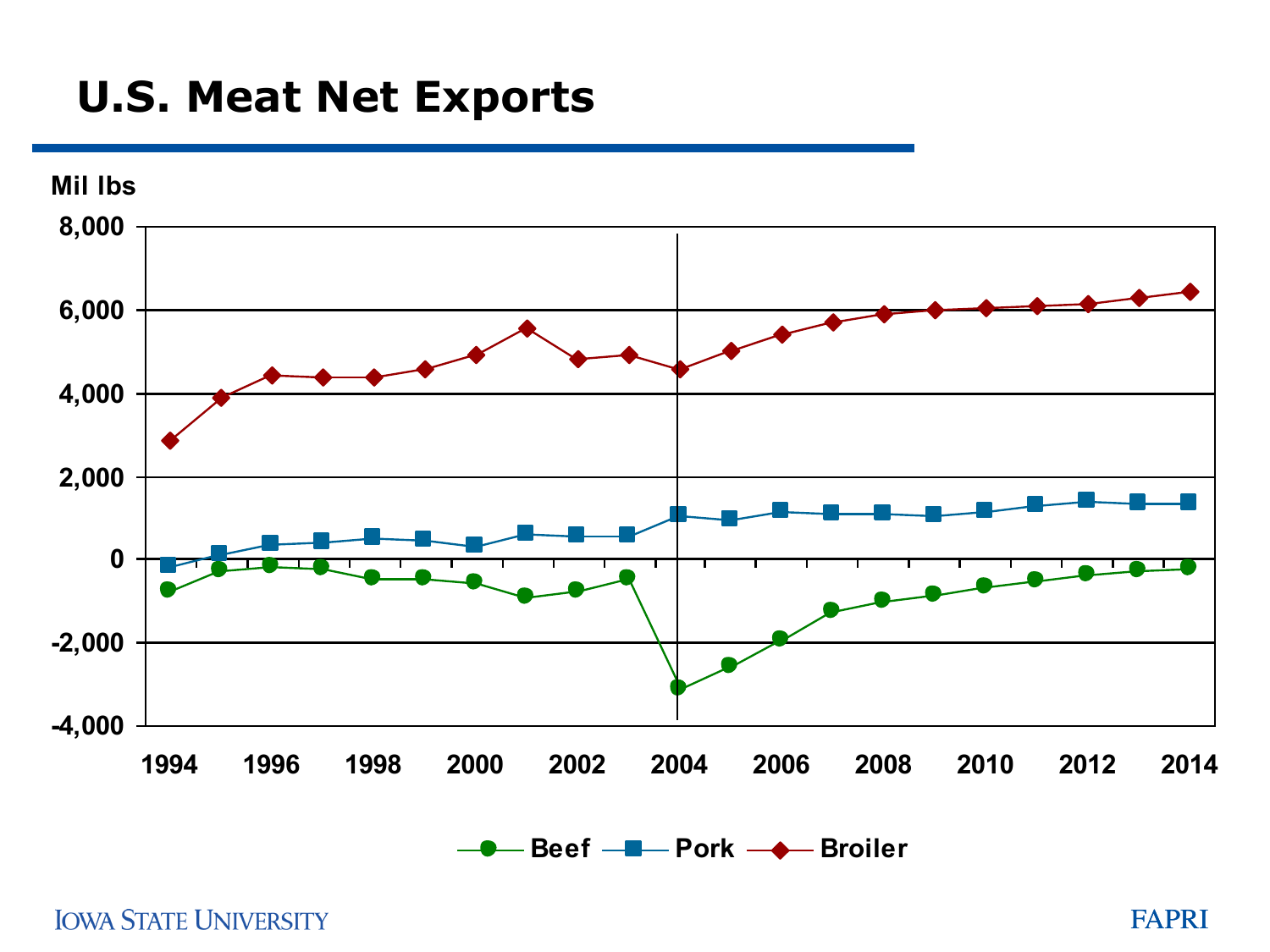### **Livestock Market Share Change**

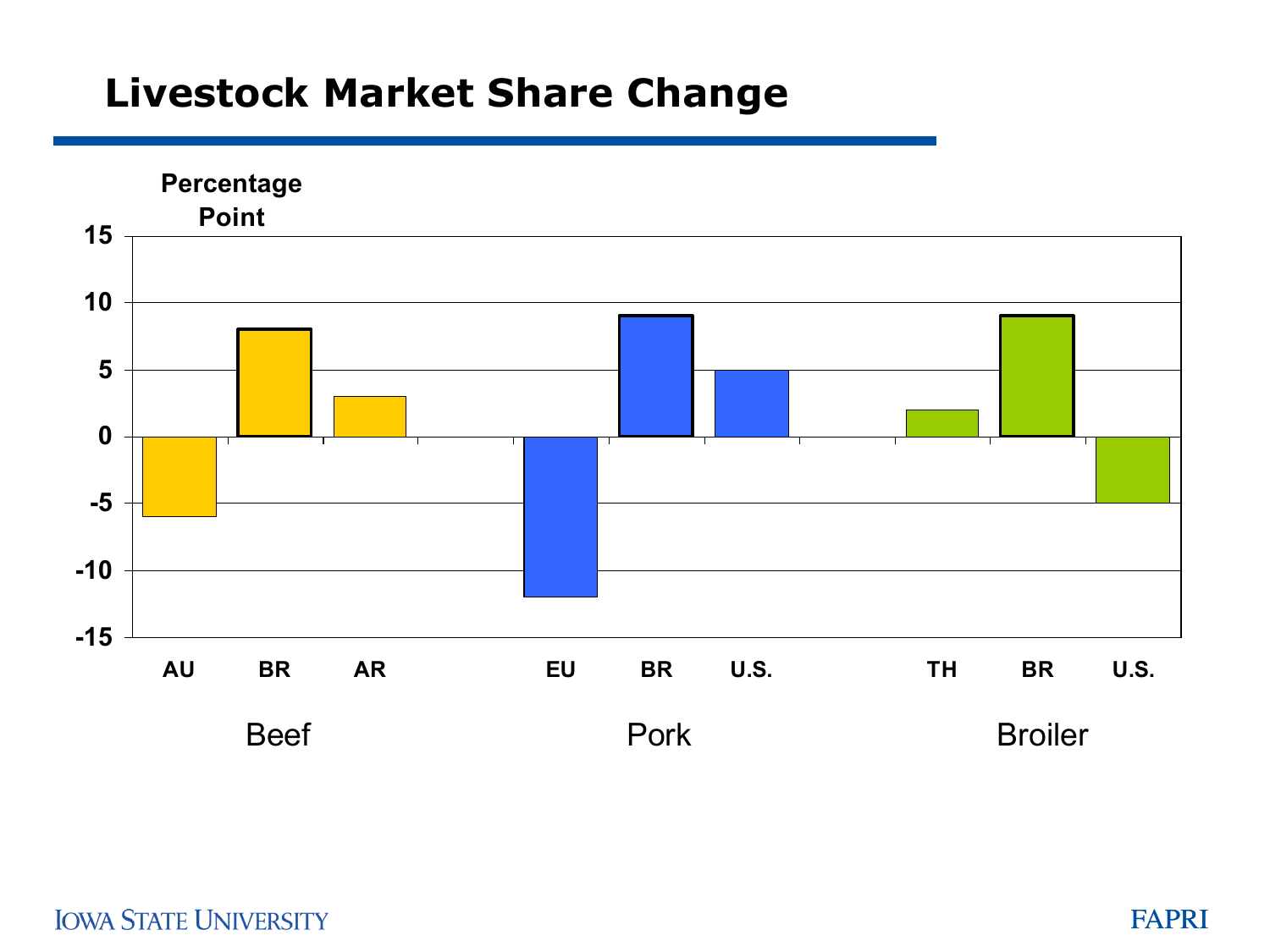### **FOB Northern European Dairy Product Prices**

**U.S. Dollar per MT**

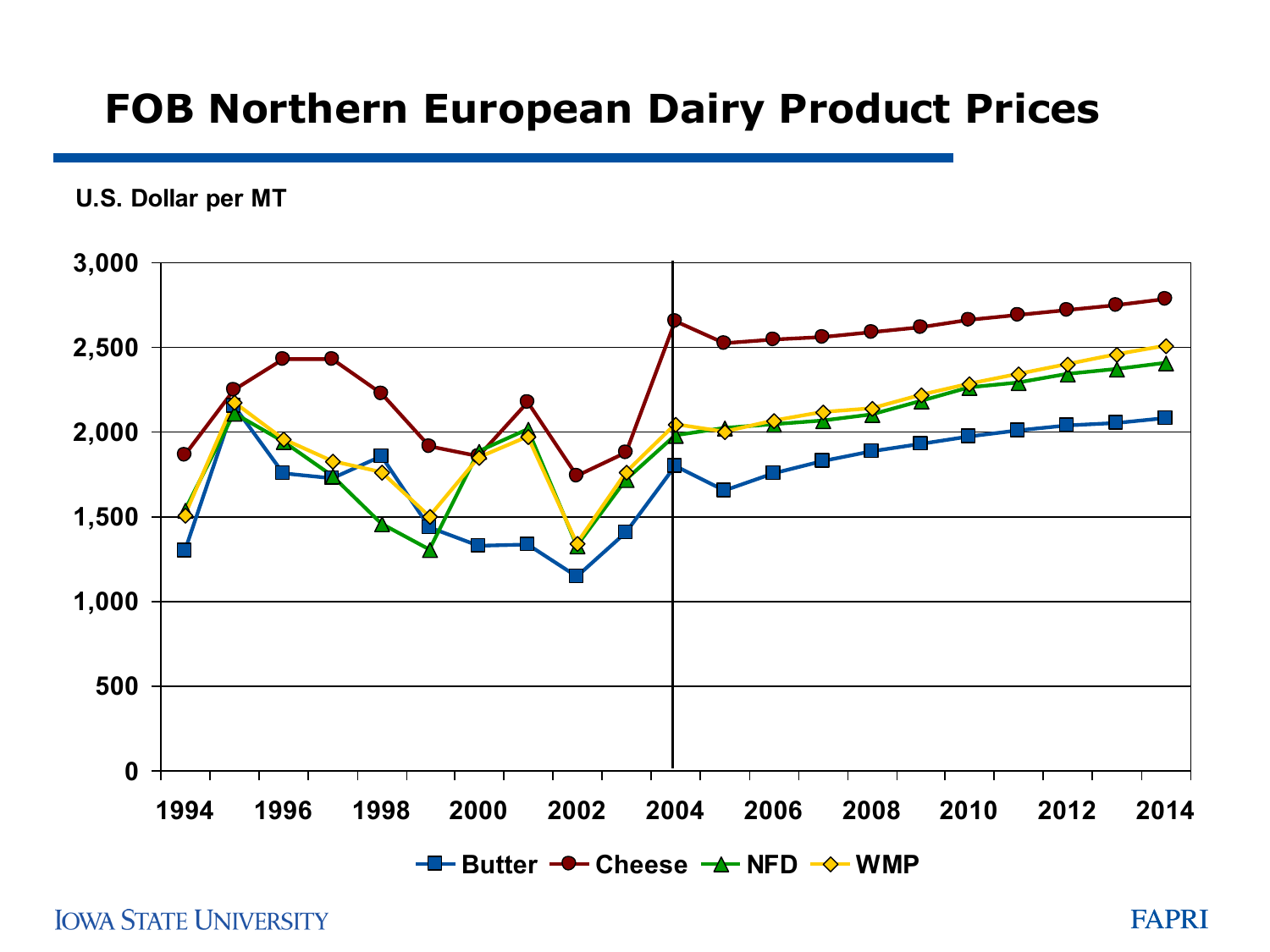# **Asian Dairy Consumption**

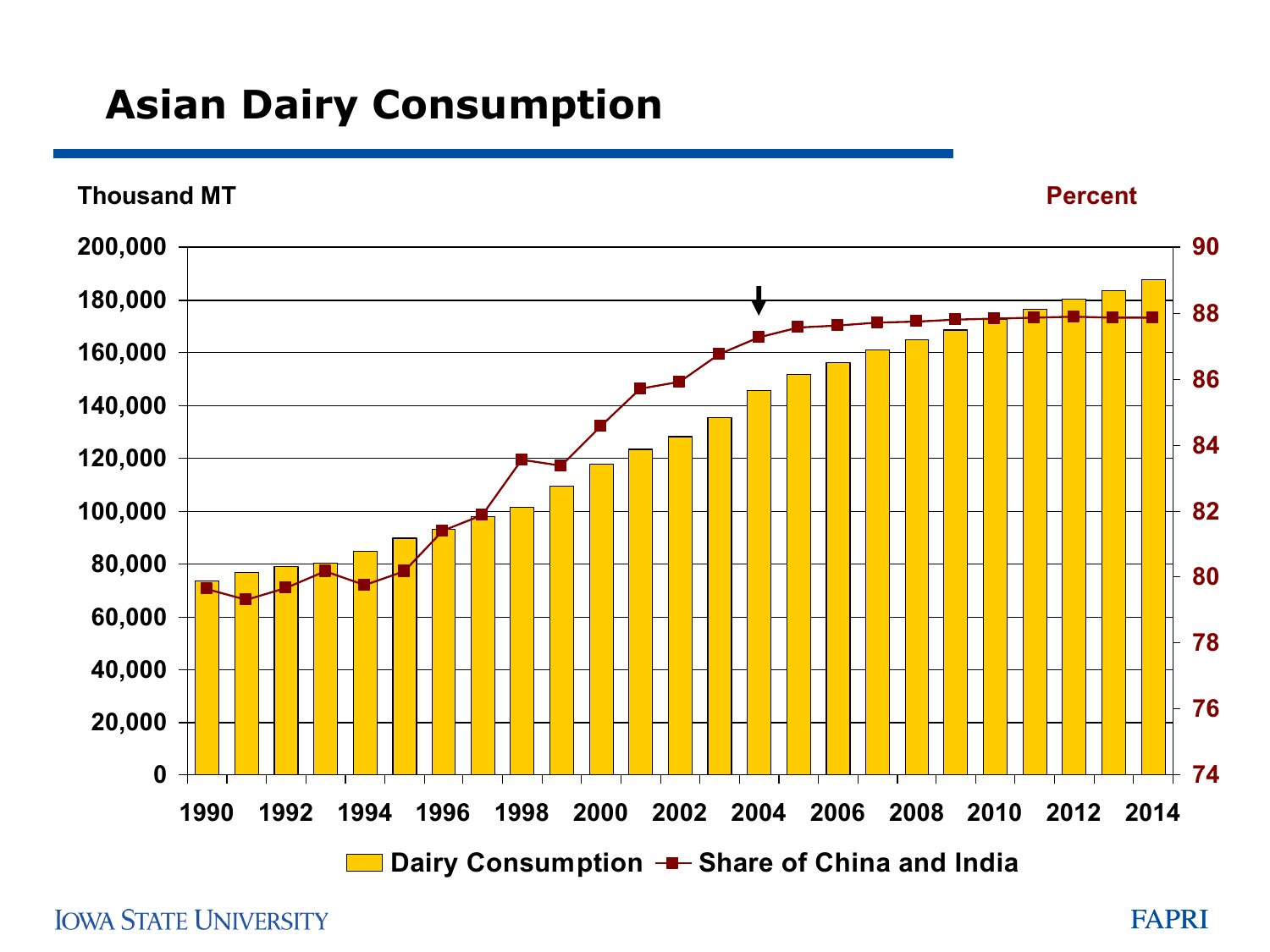# **EU Dairy Product Net Trade**



**IOWA STATE UNIVERSITY**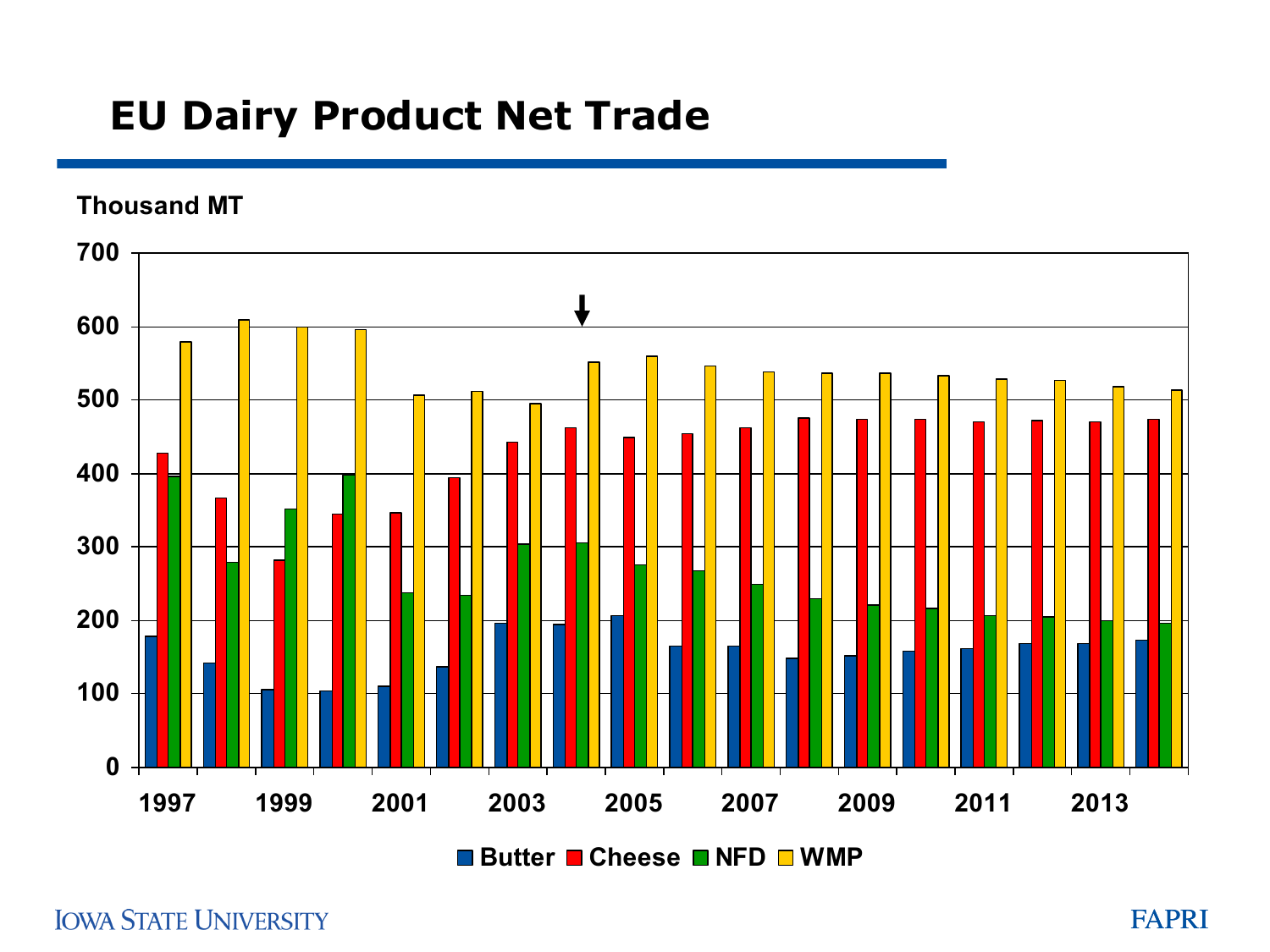# **EU NMS Dairy Production**

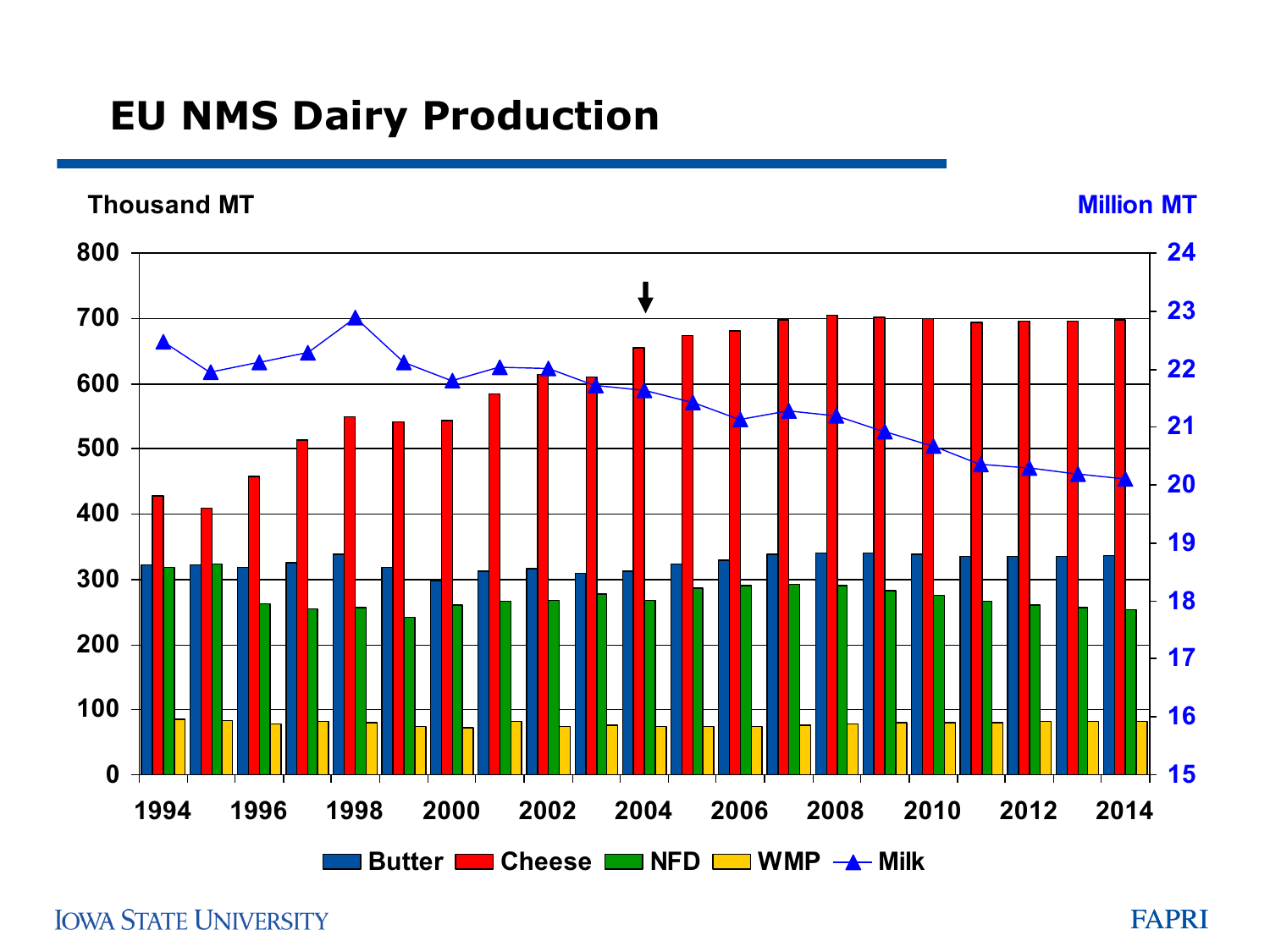# **U.S. Dairy Product Net Exports**



**IOWA STATE UNIVERSITY** 

FAPRI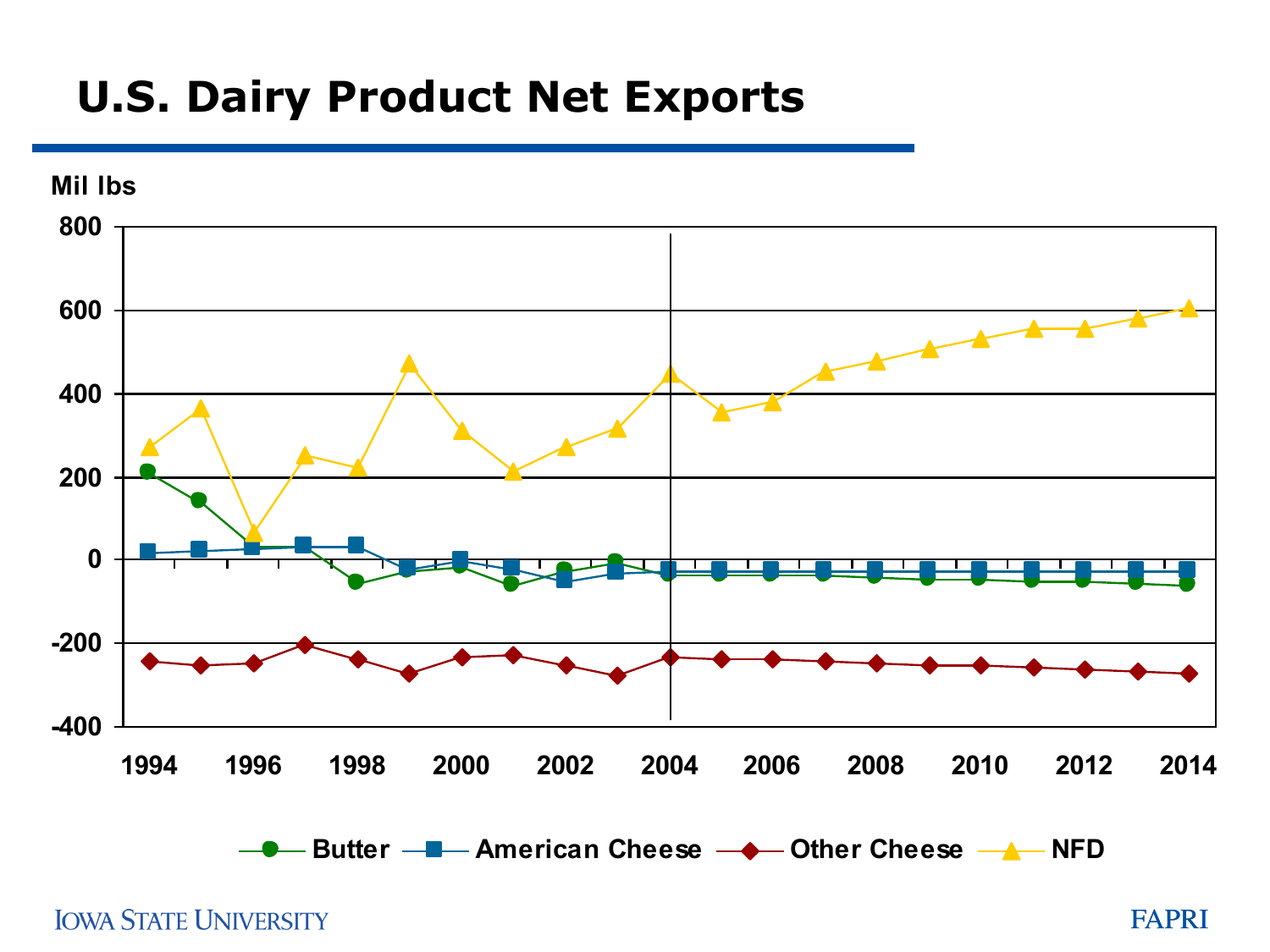# **Meat and Milk Production and Coarse Grain and Soymeal Consumption**

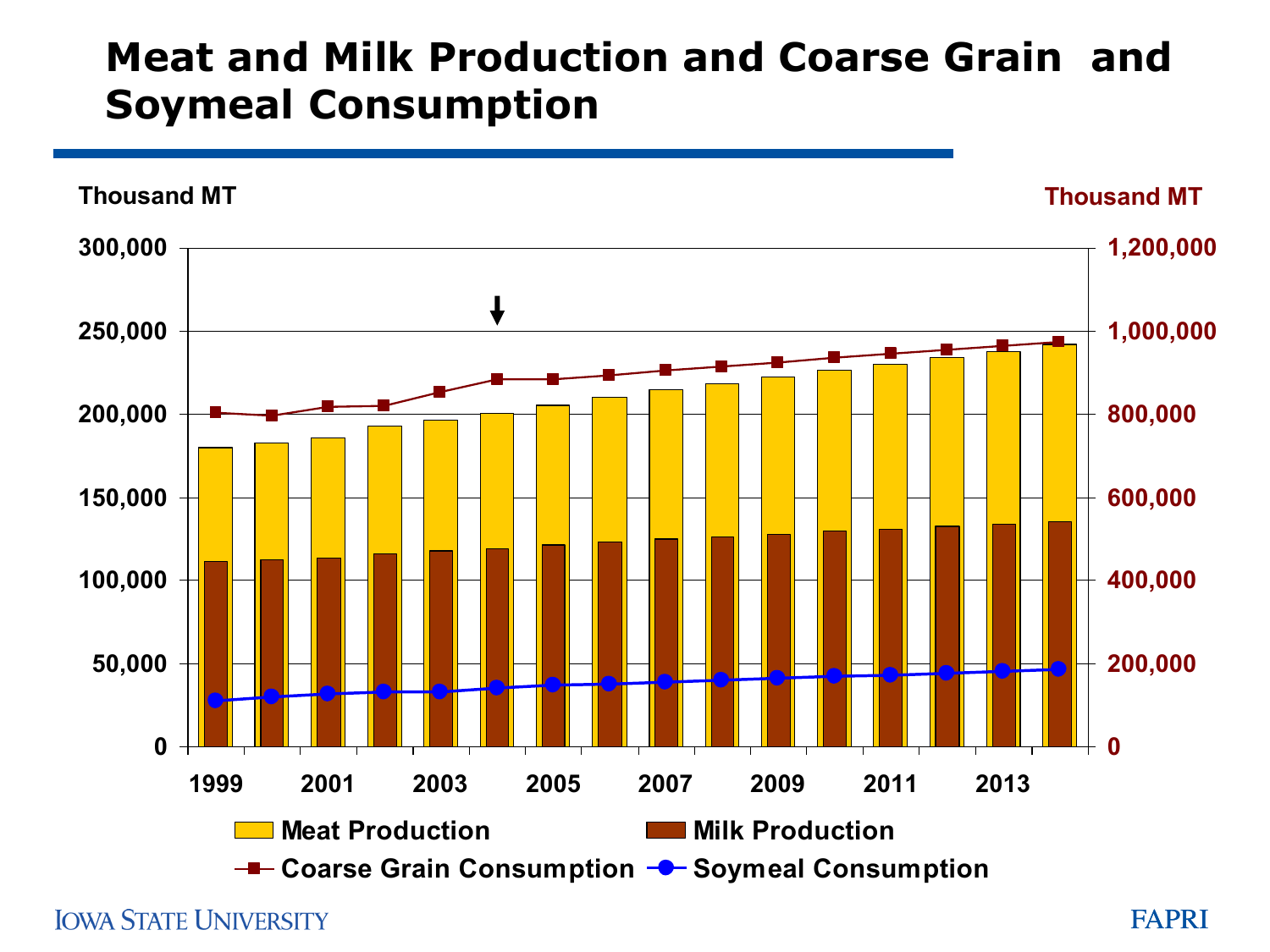#### **World Corn Feed, Food Use, and Per Capita Consumption**

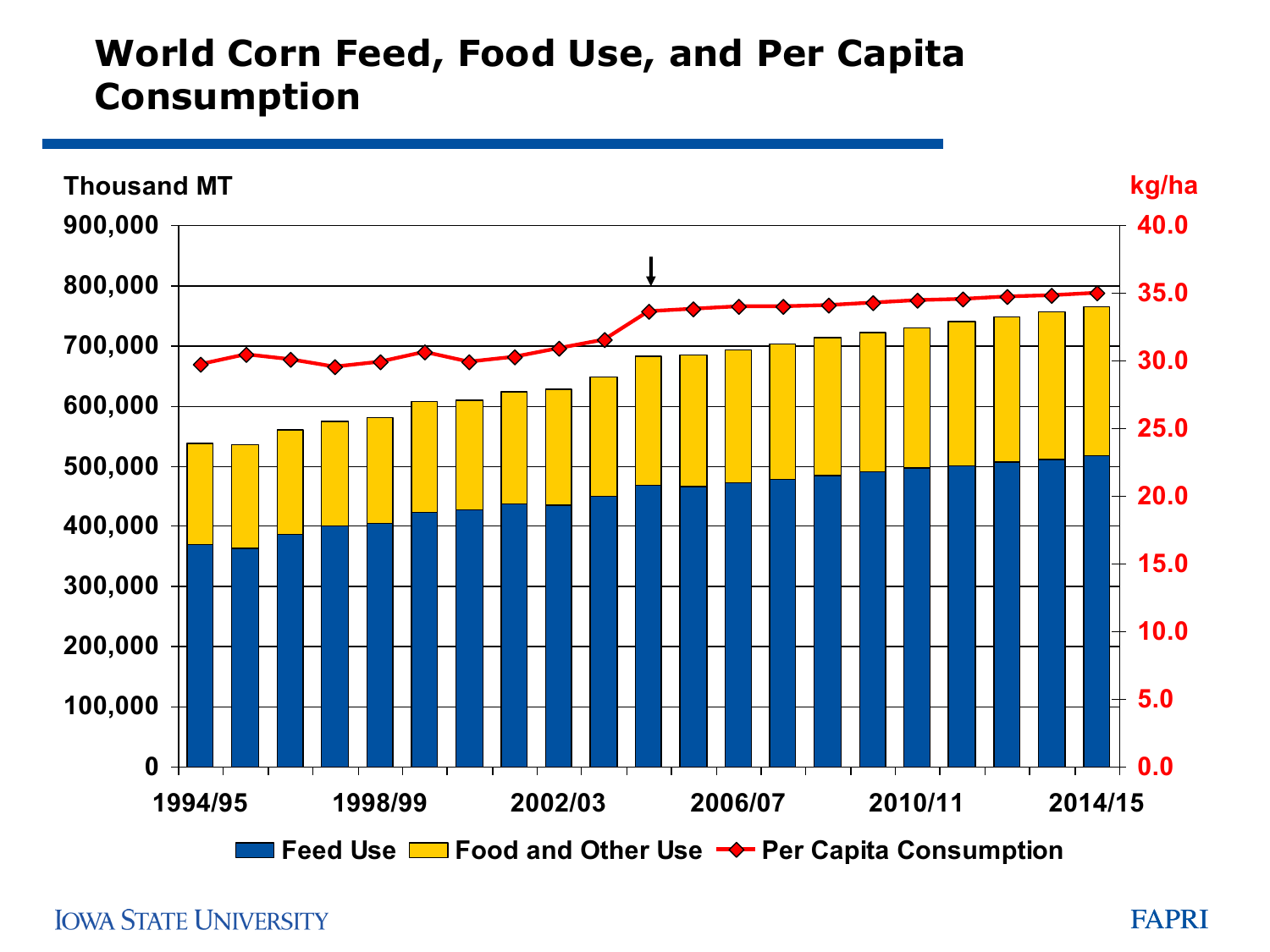# **Coarse Grain Major Importers**



**Coarse Grain = Corn, Barley, and Sorghum**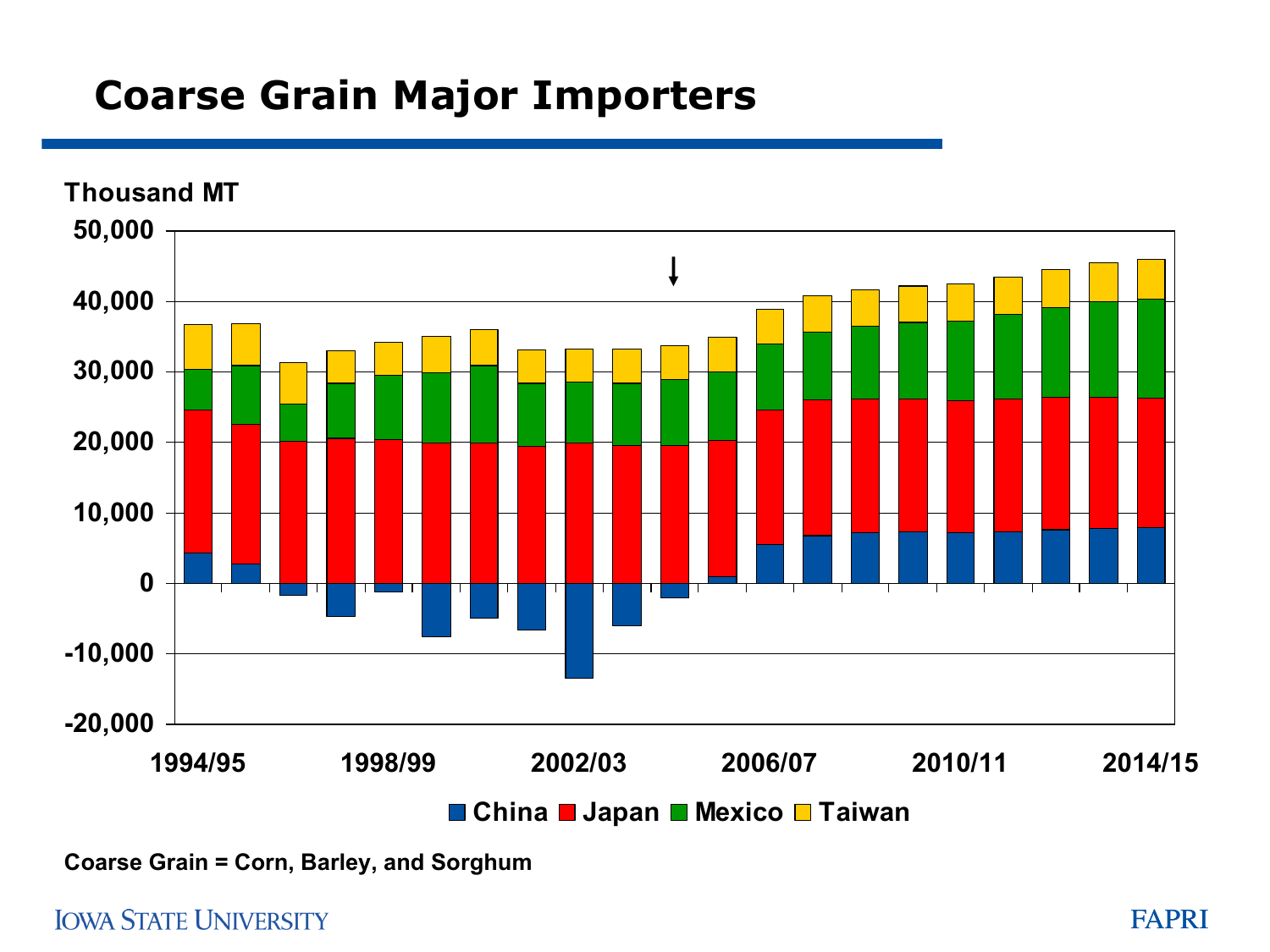# **Corn Production by Major Competitors**



**IOWA STATE UNIVERSITY**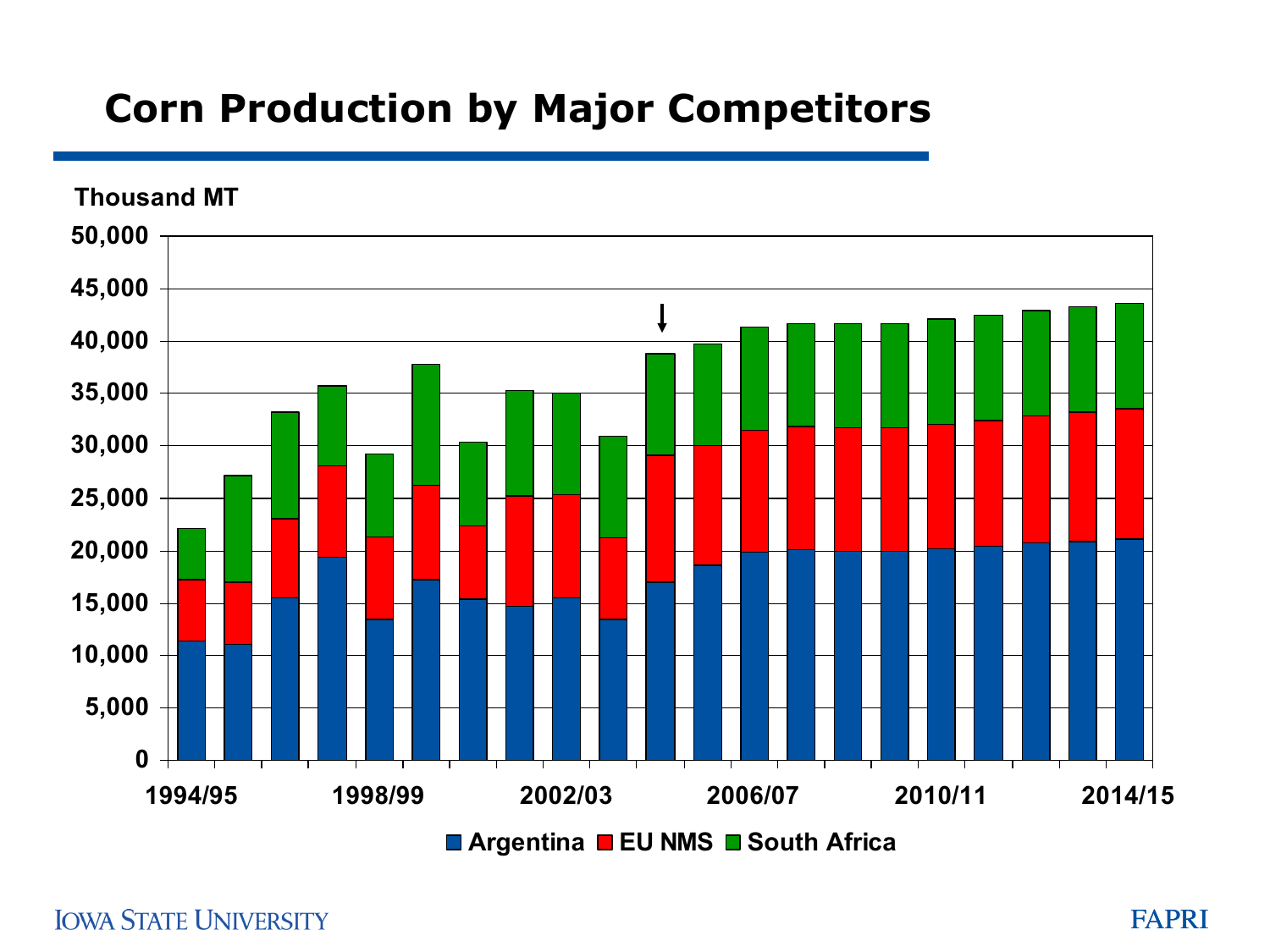#### **World Coarse Grain Trade and U.S. Market Share**

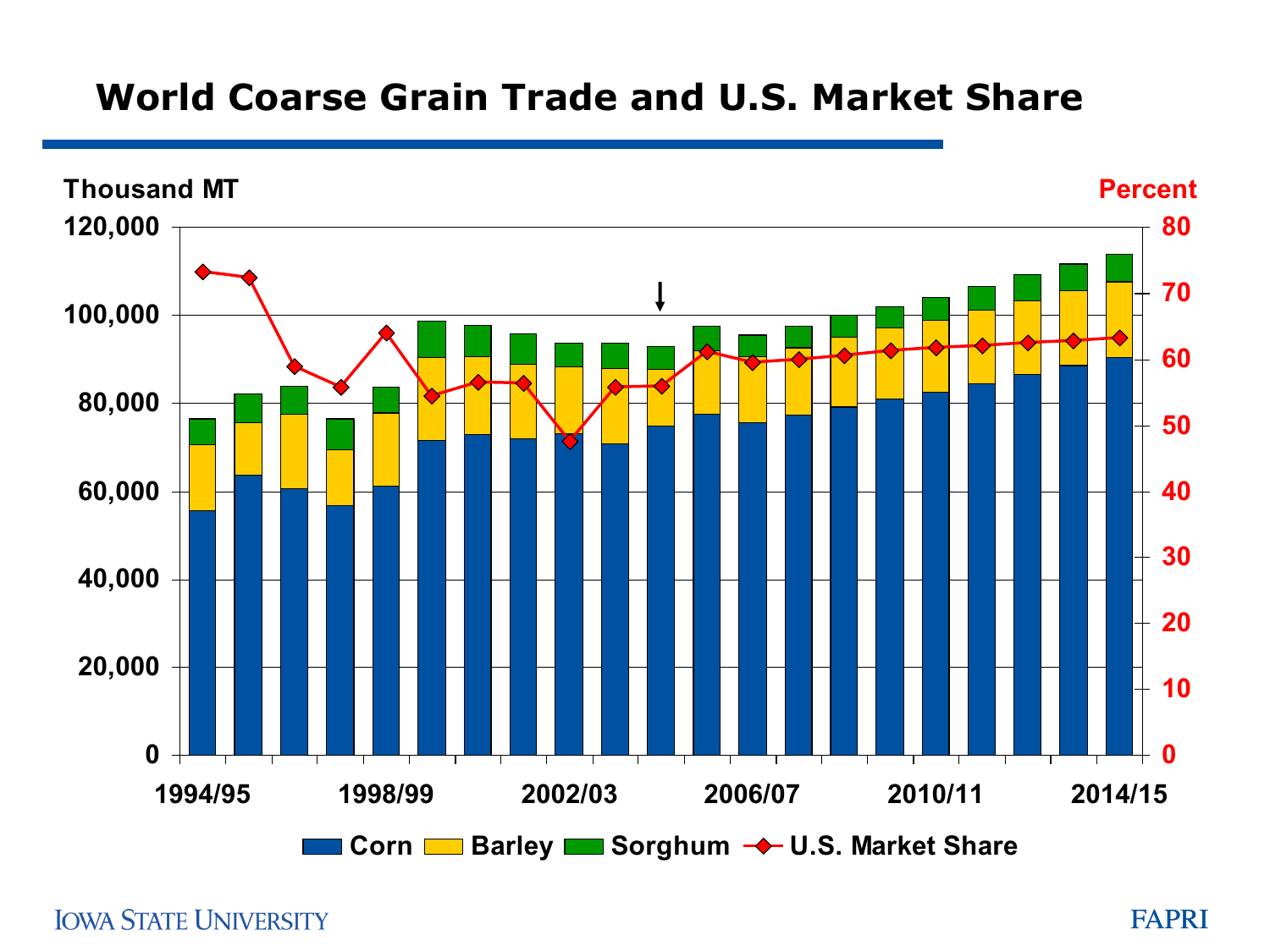# **U.S. Coarse Grain Net Exports**



**IOWA STATE UNIVERSITY** 

FAPRI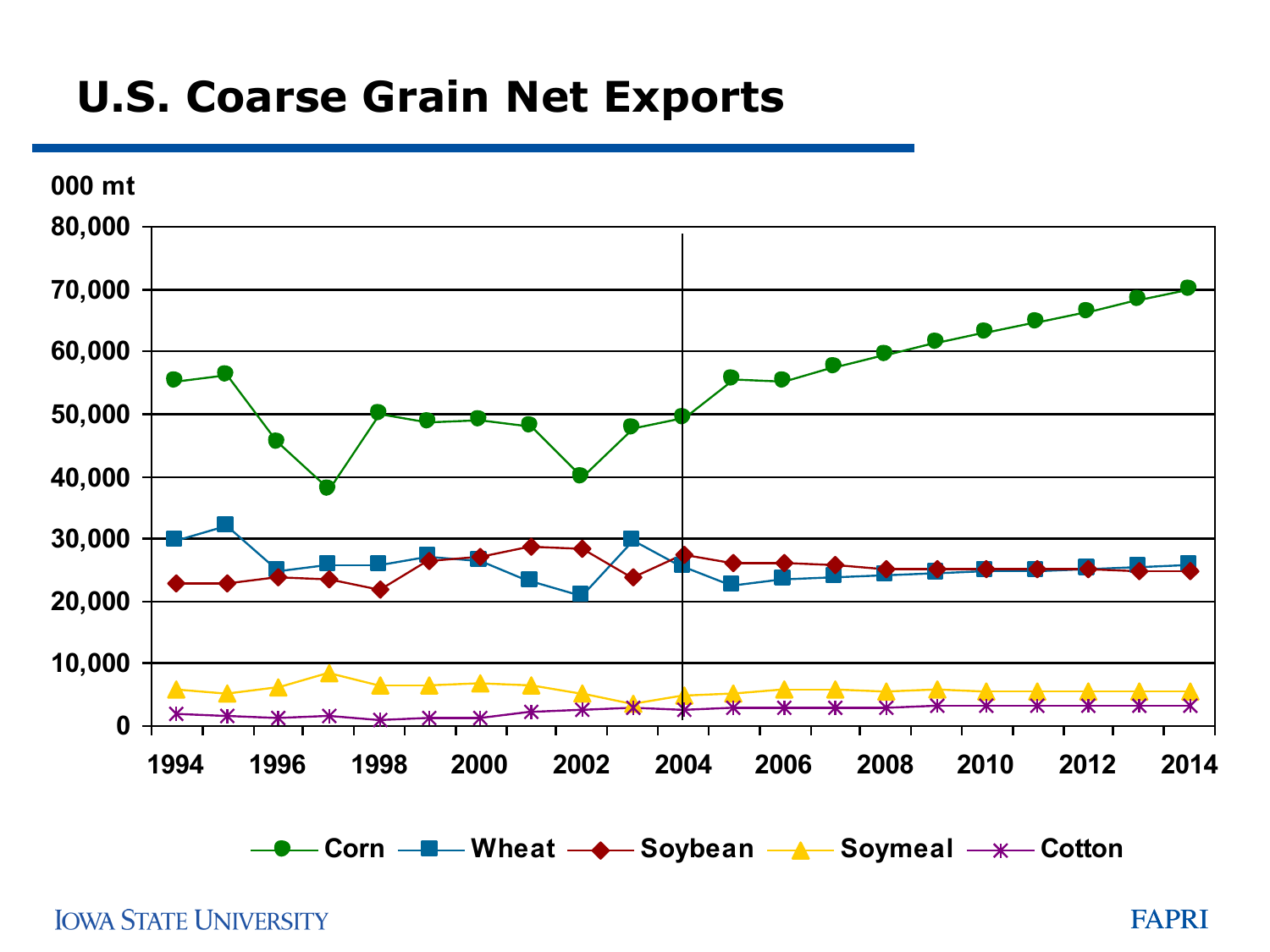# **World Vegetable Oil and Meal Consumption**



■ Soy Oil ■ Sunflower Oil ■ Rapeseed Oil ■ Peanut Oil �� Palm Oil → Meal Use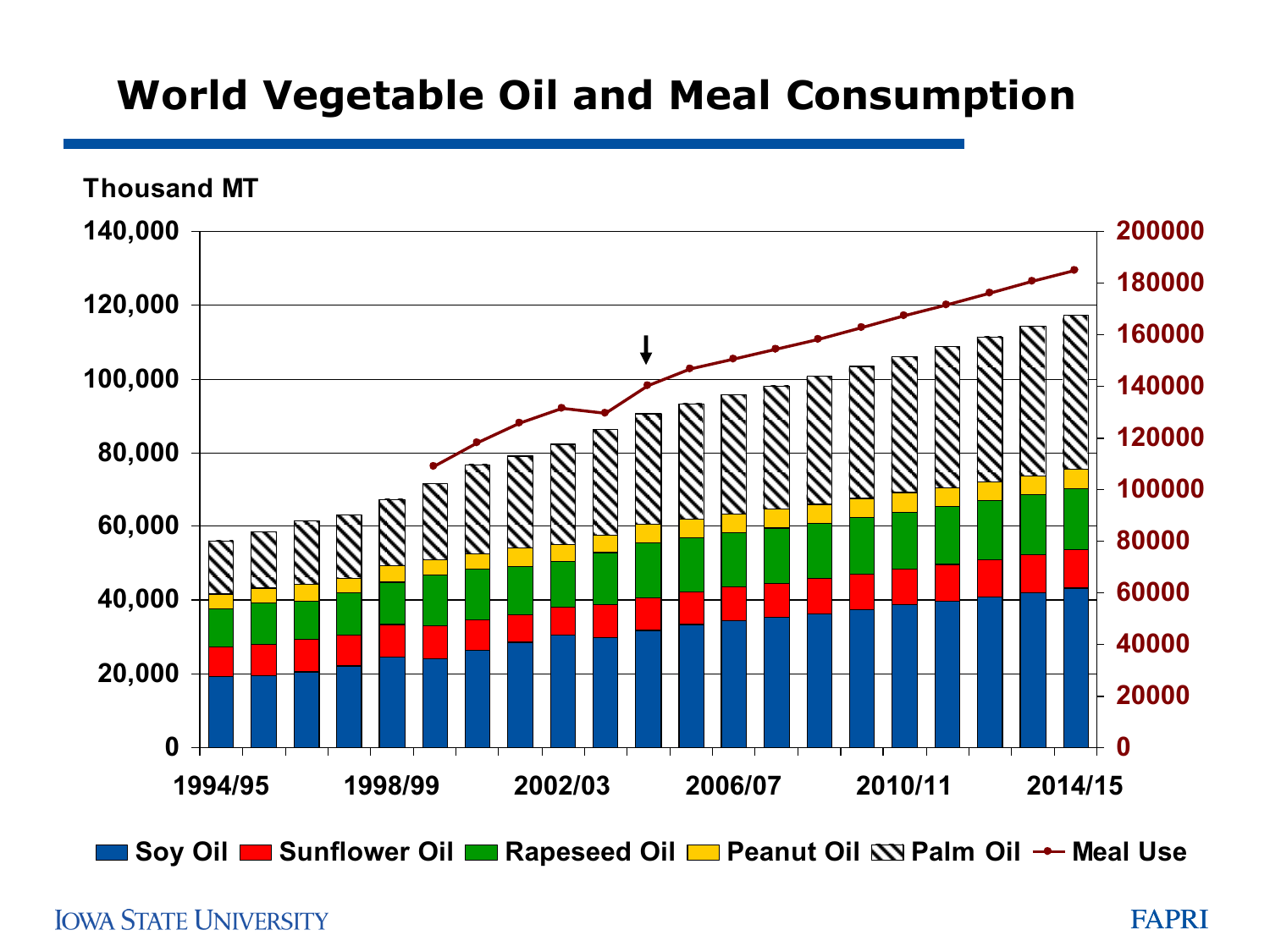# **World Soybean Production**

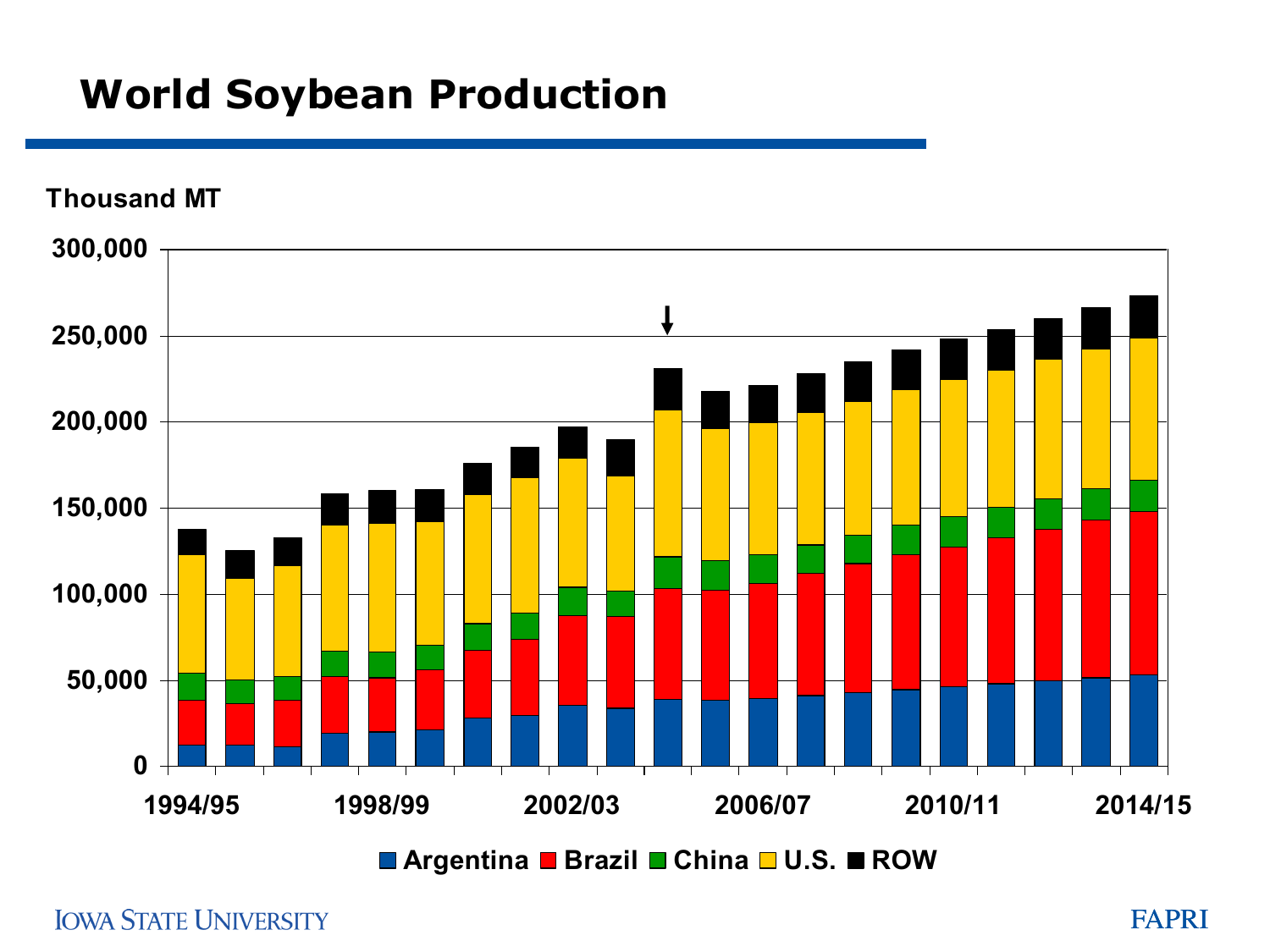#### **World Oilseed Prices**



**Dollars per MT**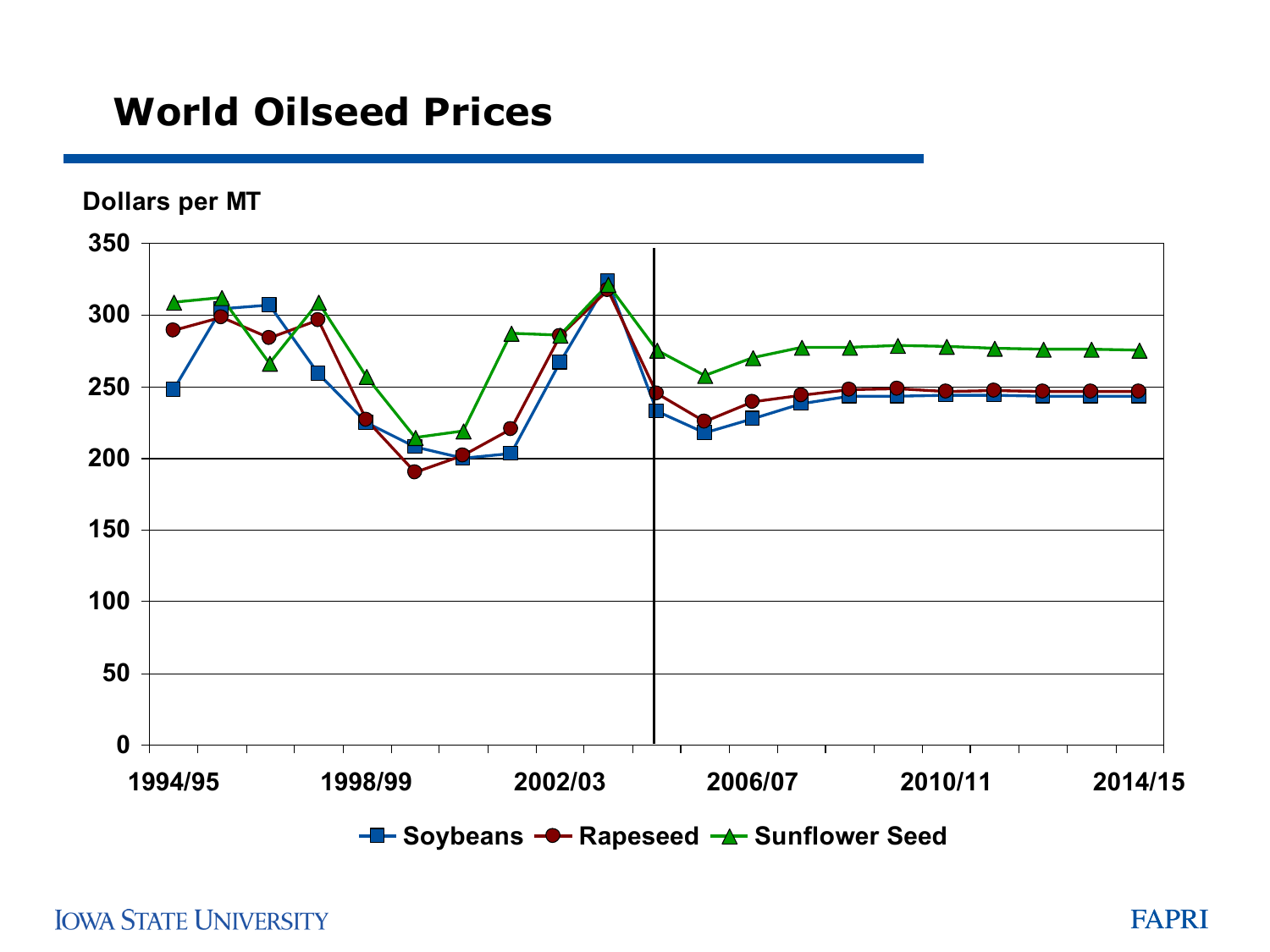# **Brazilian and Chinese Soybean Trade**

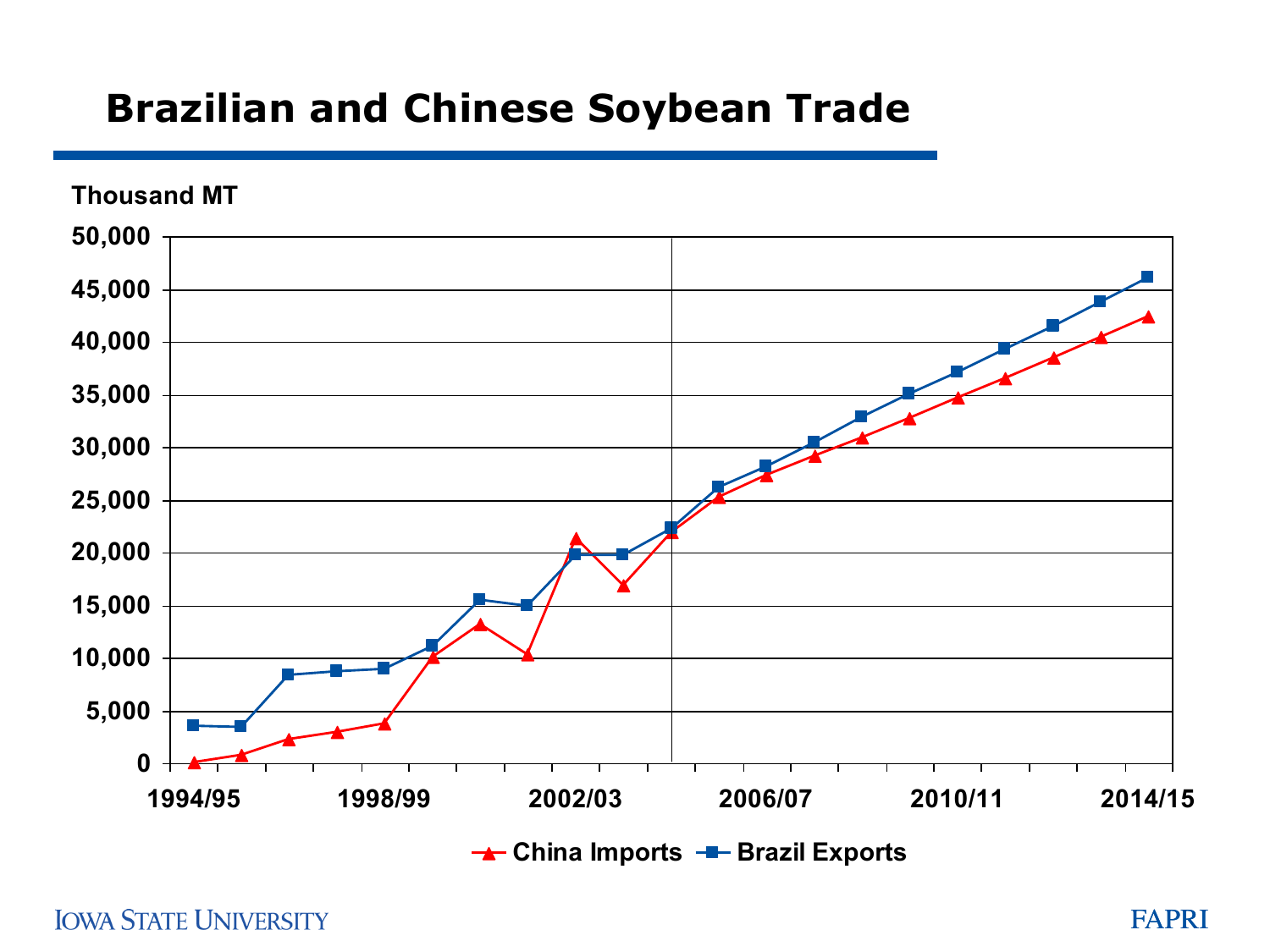## **Crops Market Share Change**

**Percentage Point**

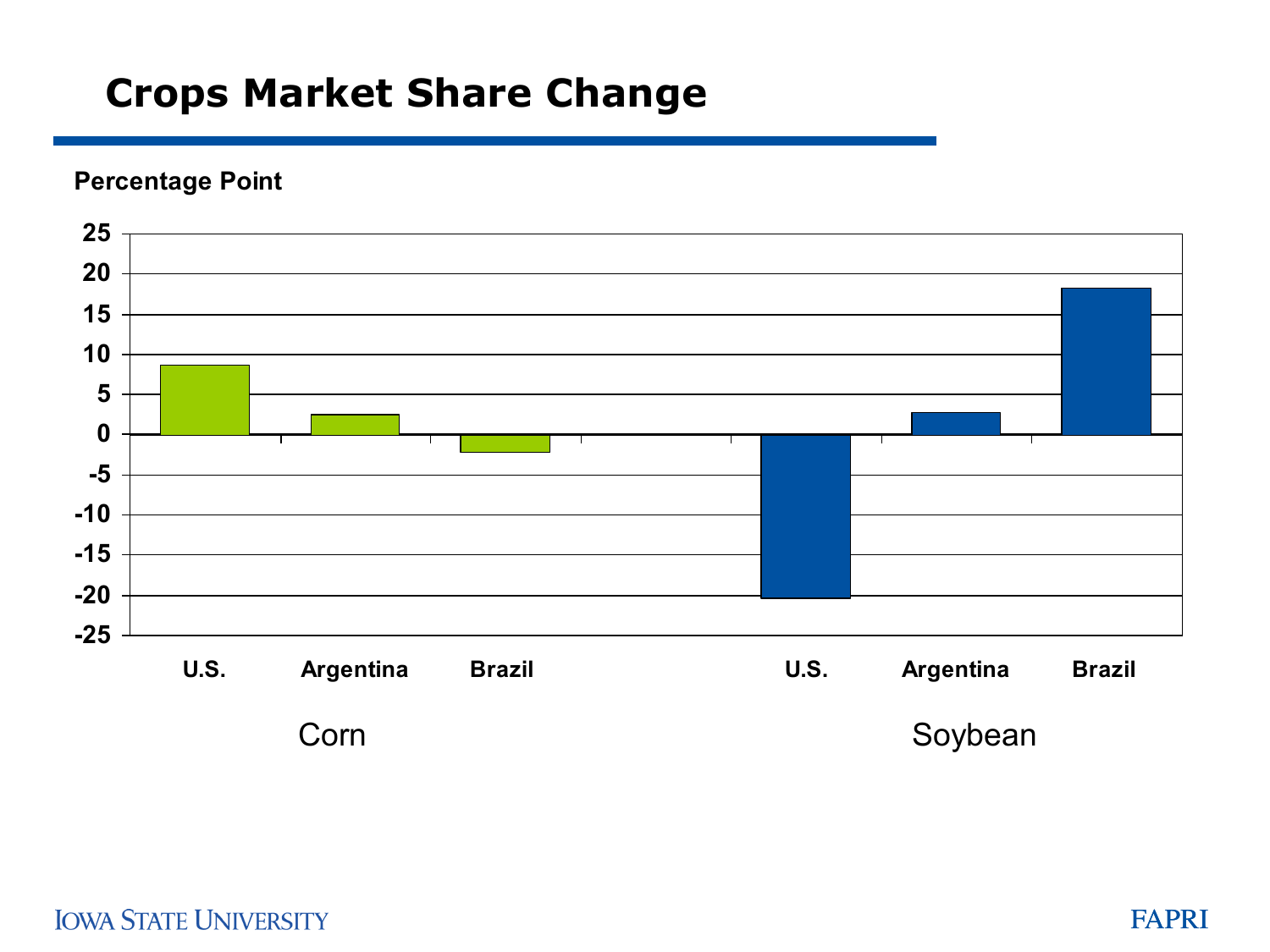#### **World Wheat Feed, Food Use, and Per Capita Consumption**

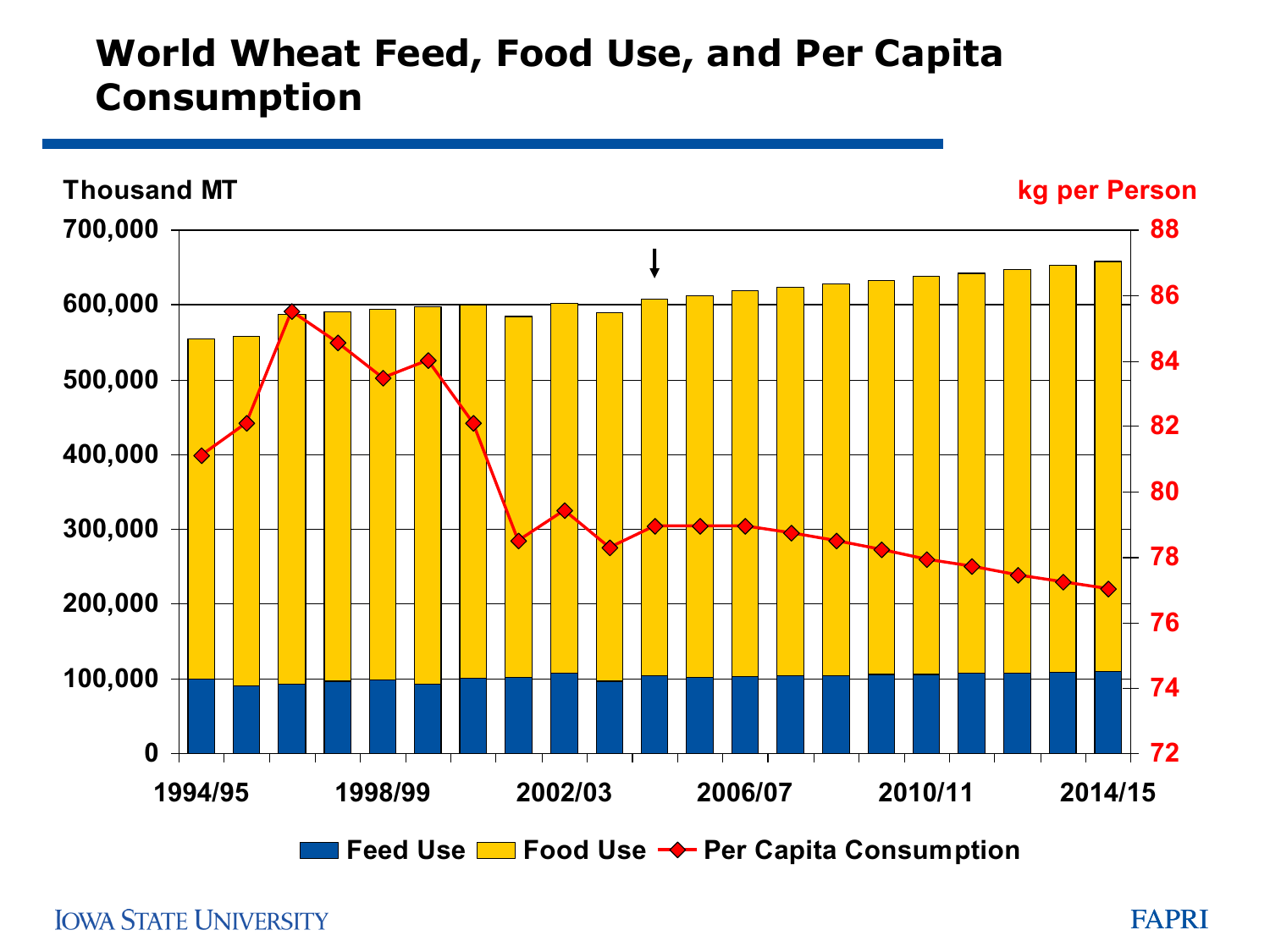#### **World Rice Production, Use, and Per Capita Consumption**

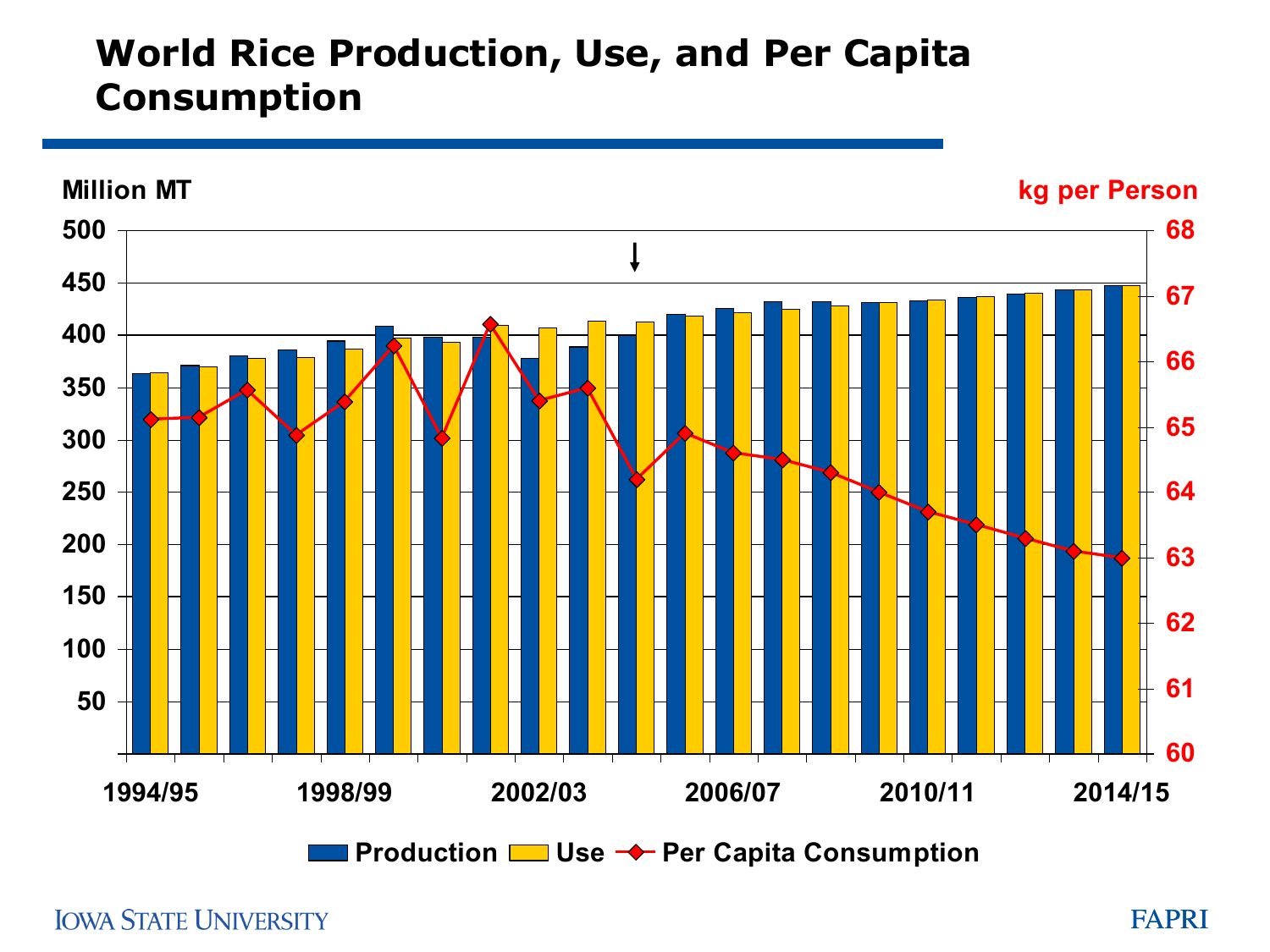# **Wheat Net Imports by Major Regions**

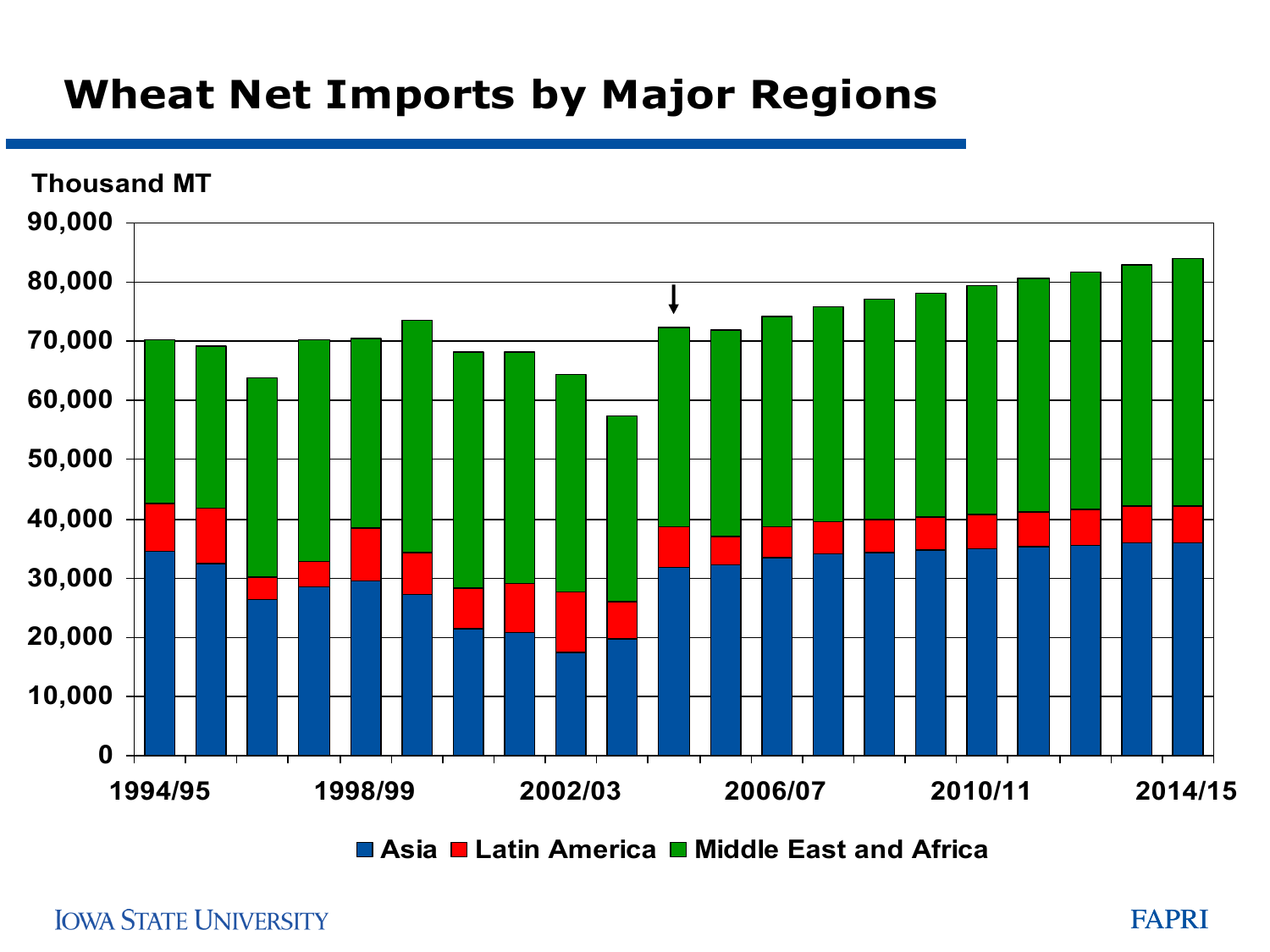# **World Wheat Area, Production, and Consumption**

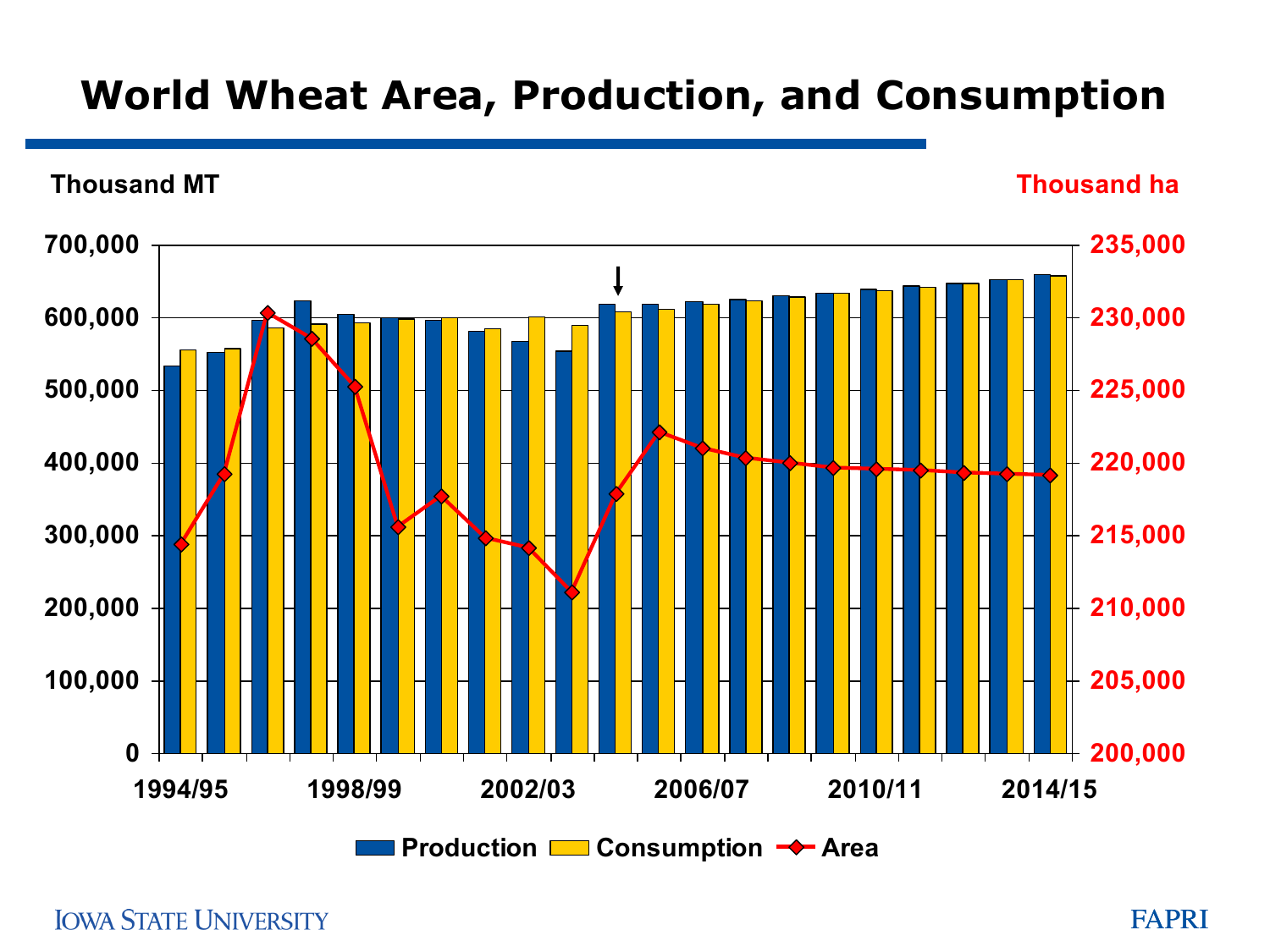# **World Rice Area and Milled Yield**

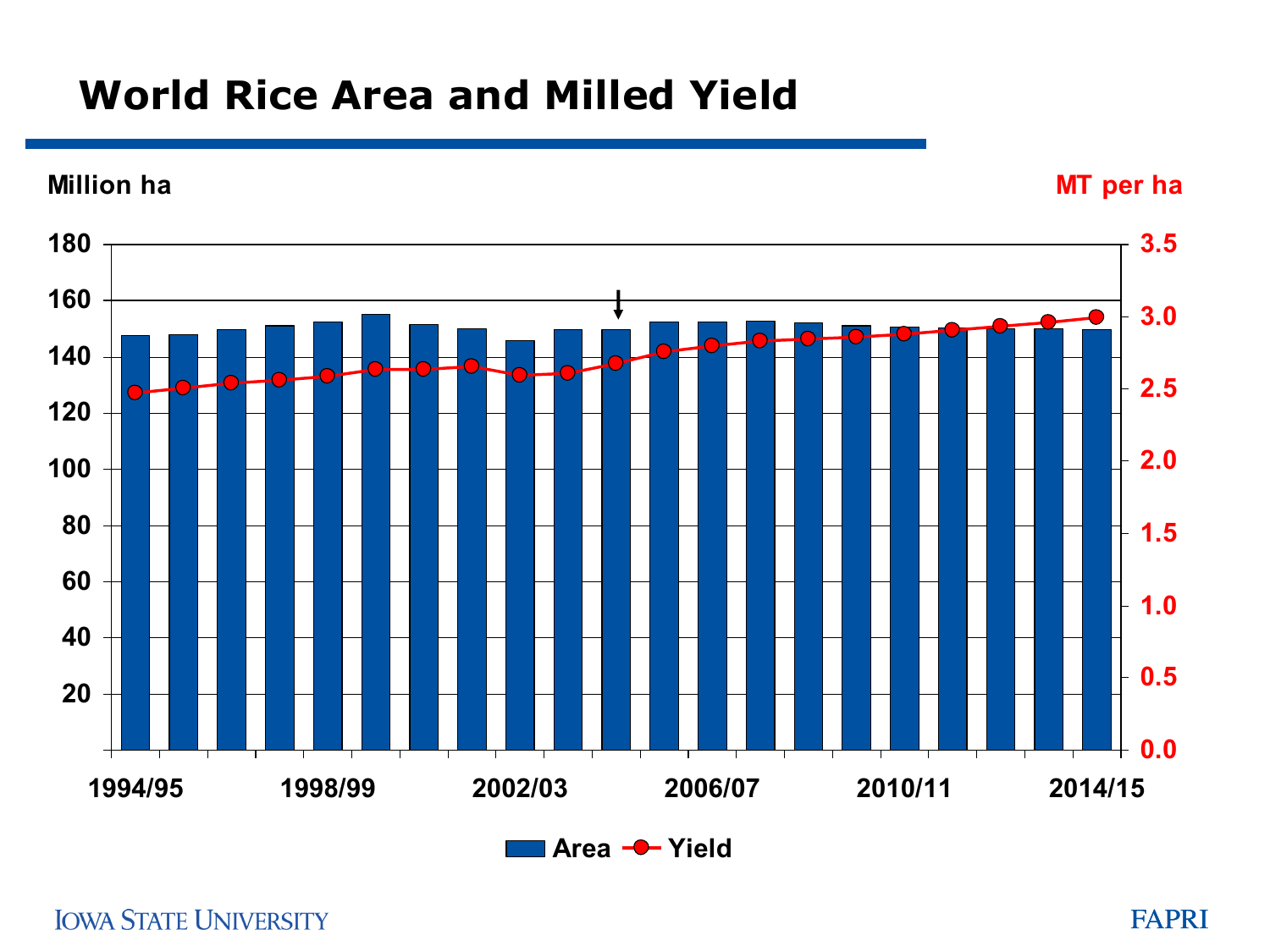### **World Grain Prices**

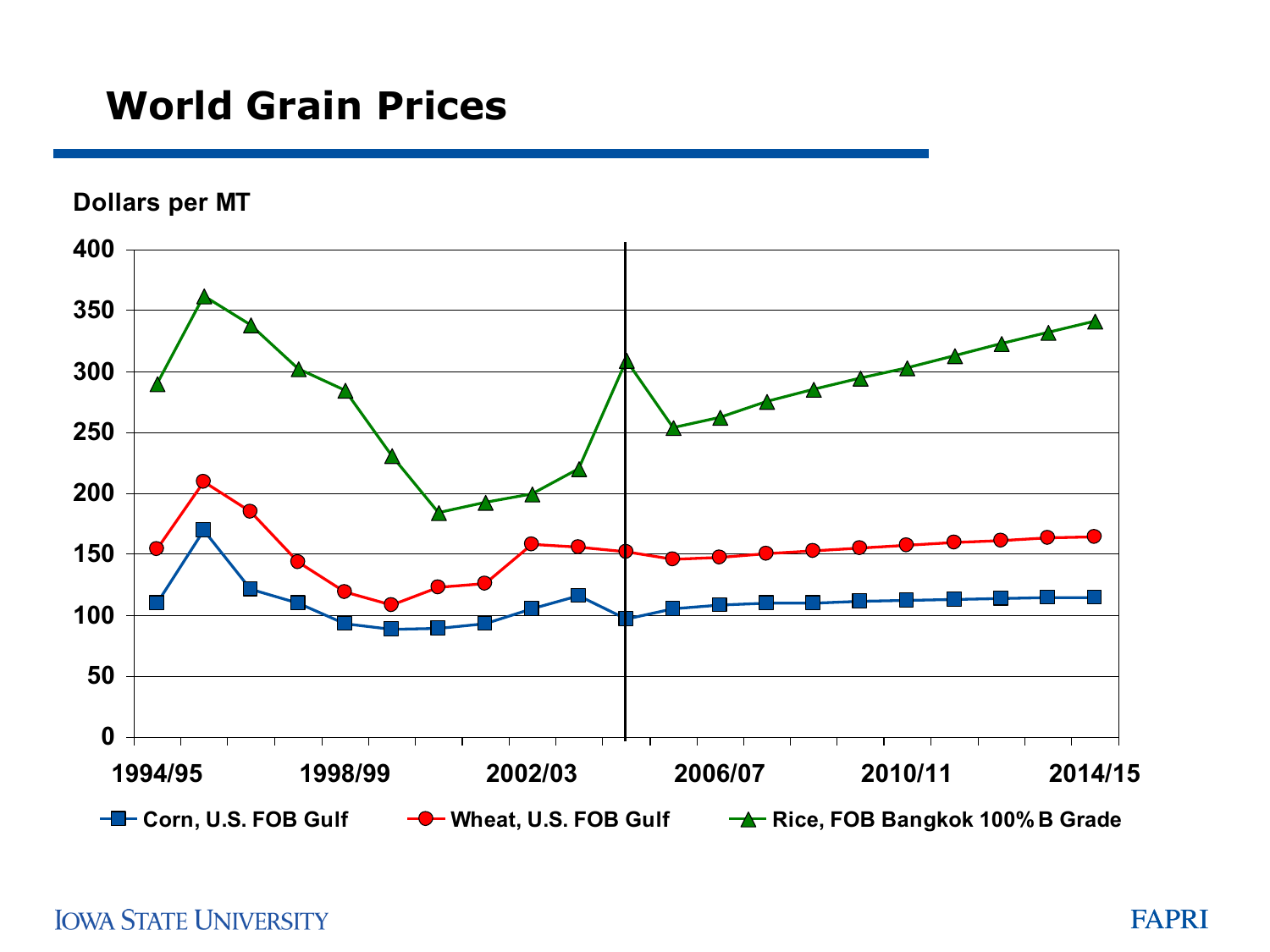# **Real Farm Income**

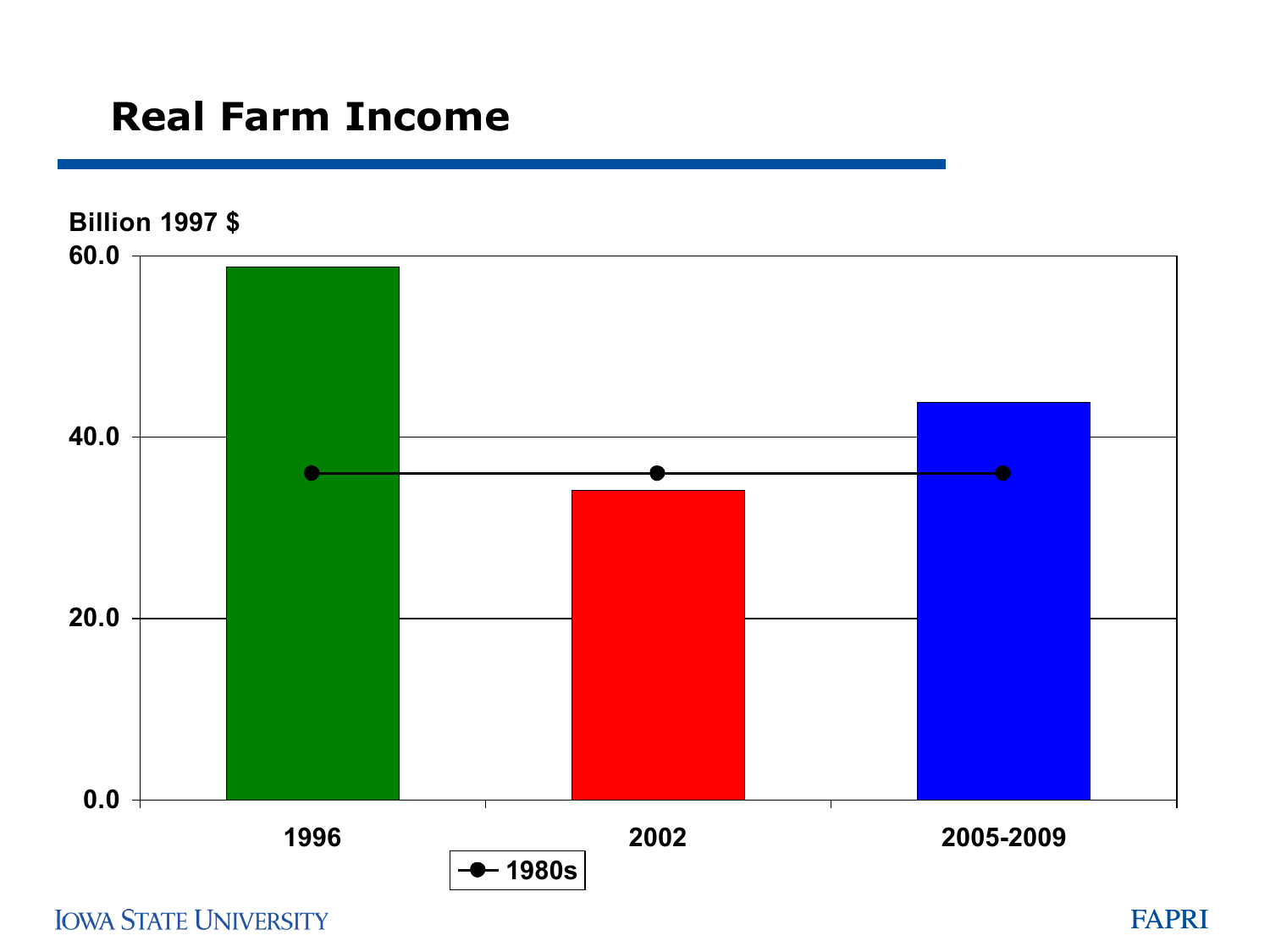### **Corn Price**

**Dollars per bu**

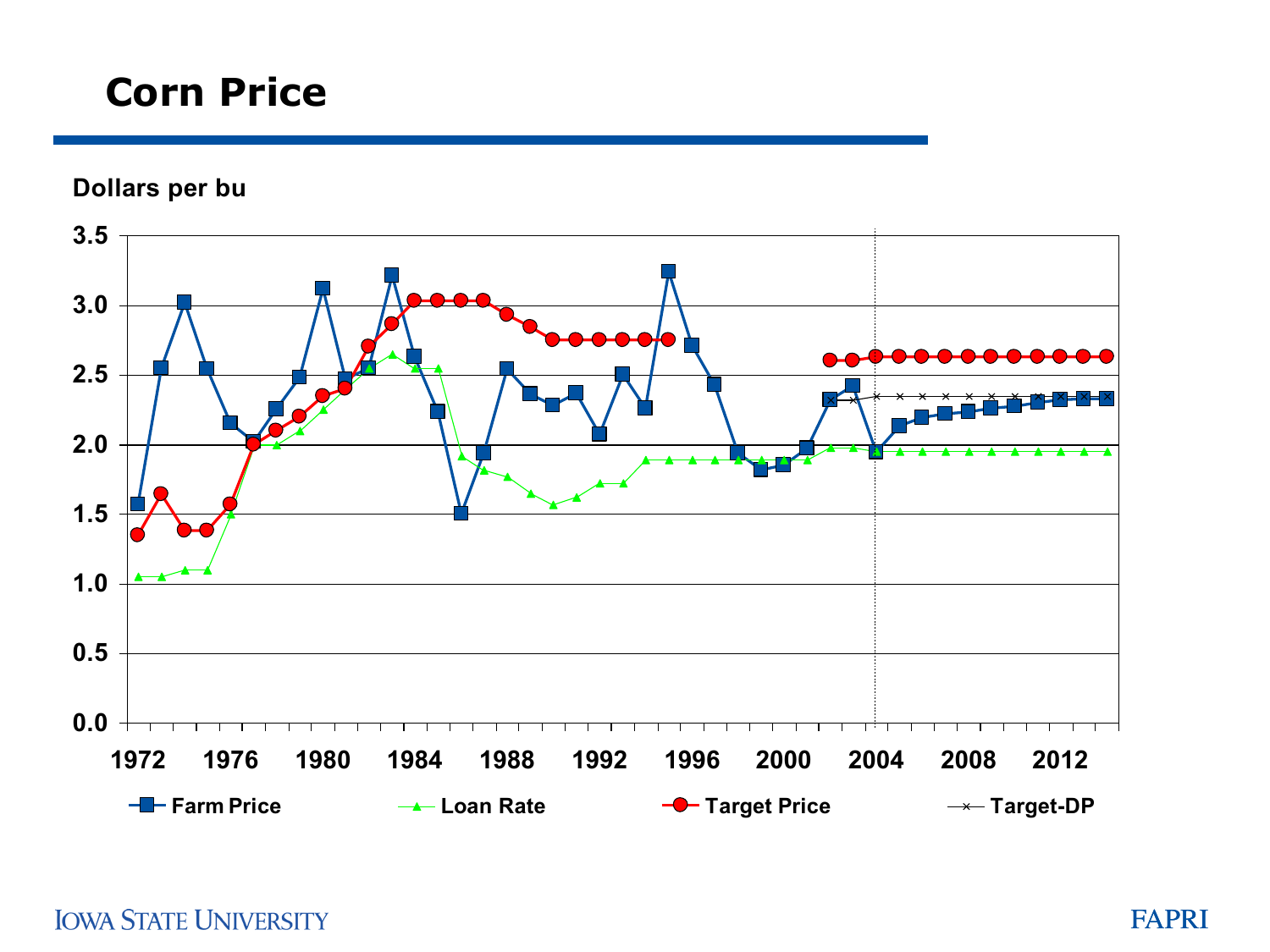#### **Wheat Price**

**Dollars per bu**

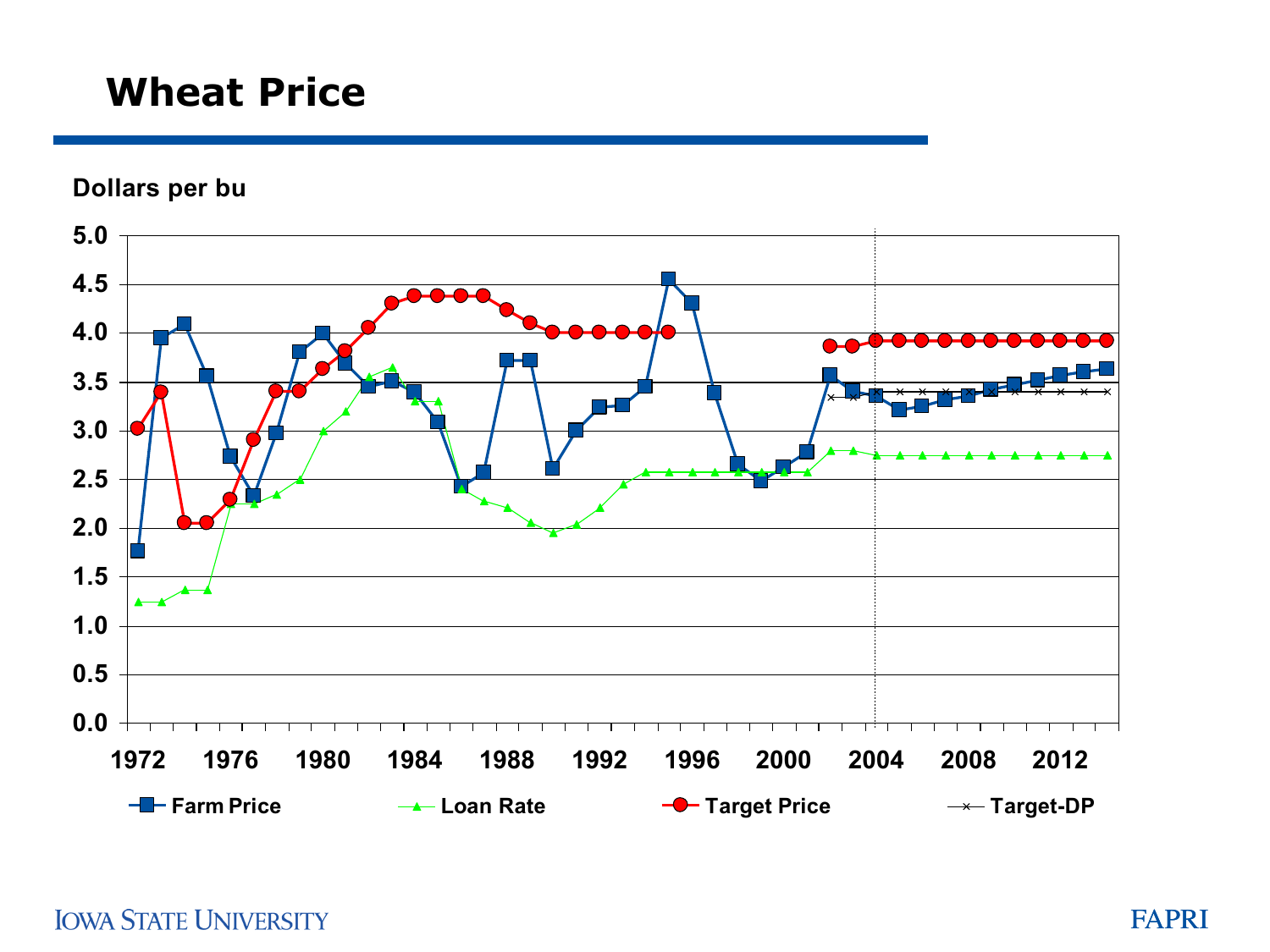# **Soybean Price**

**Dollars per bu**

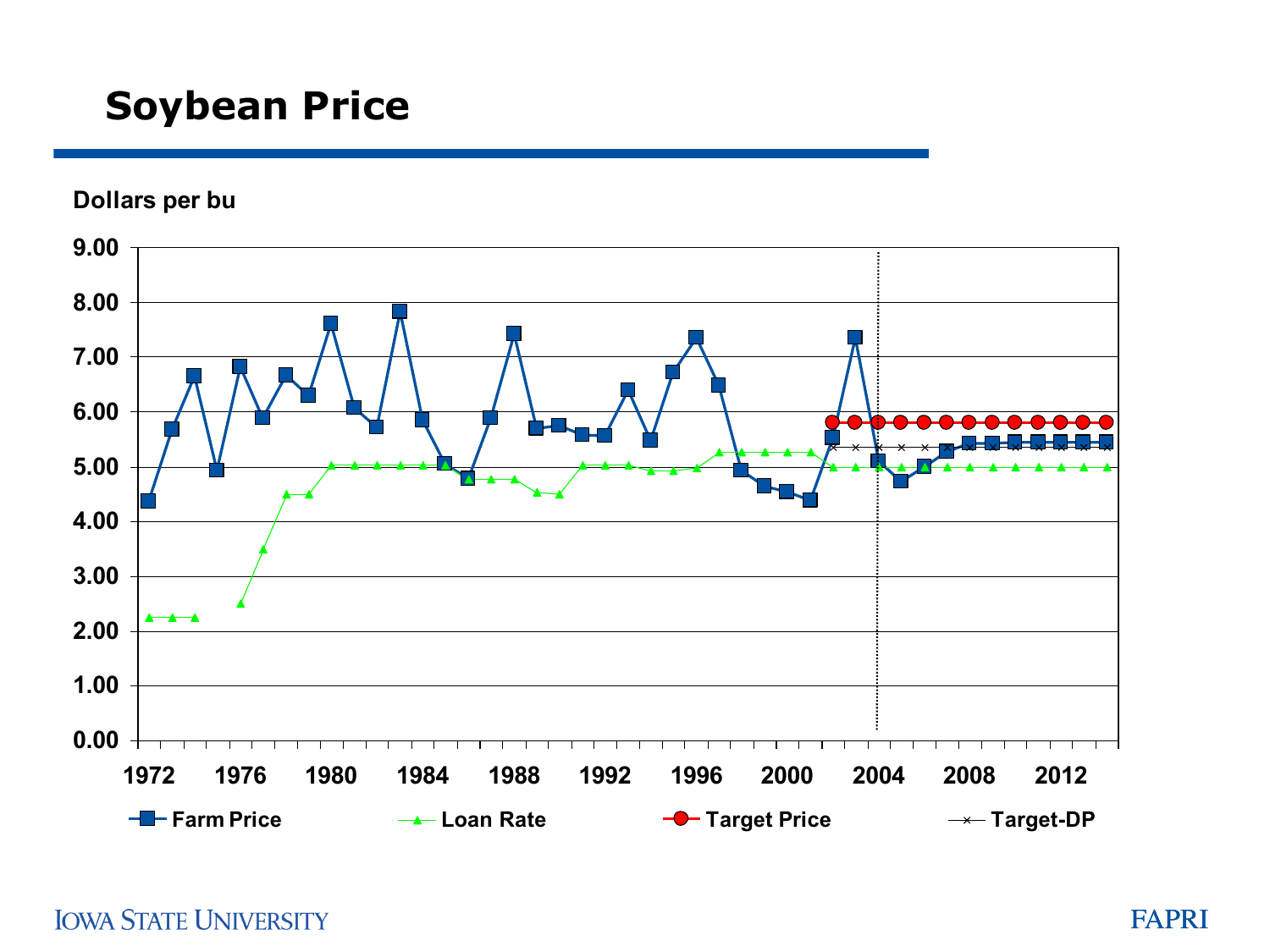# **Cotton Price**

**Dollars per lb**

**0.00 0.10 0.20 0.30 0.40 0.50 0.60 0.70 0.80 0.90 1972 1976 1980 1984 1988 1992 1996 2000 2004 2008 2012 Farm Price** → Loan Rate → Adjusted World Price → Target Price → Tqarget-DP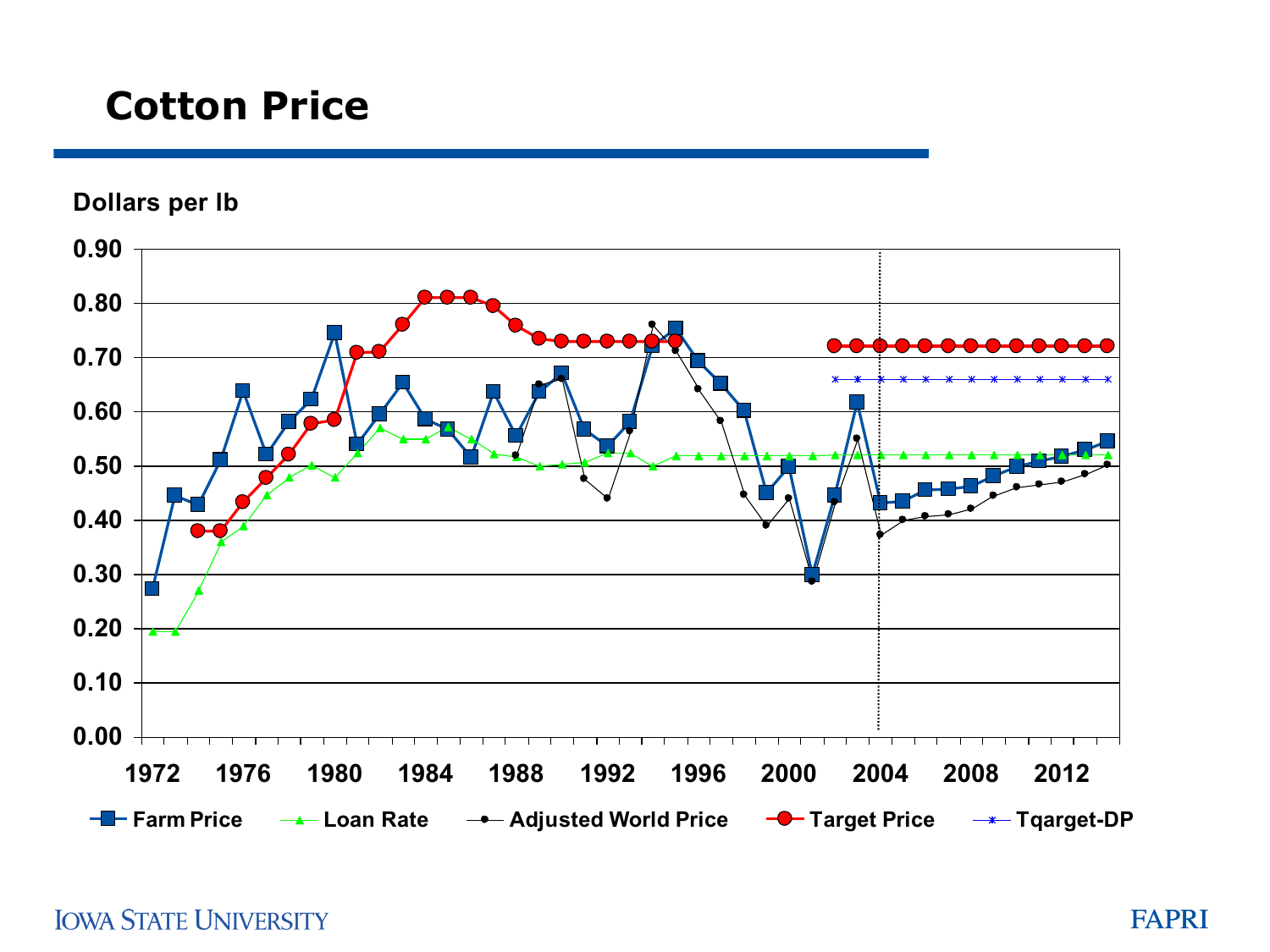# **Crop Program Cost**

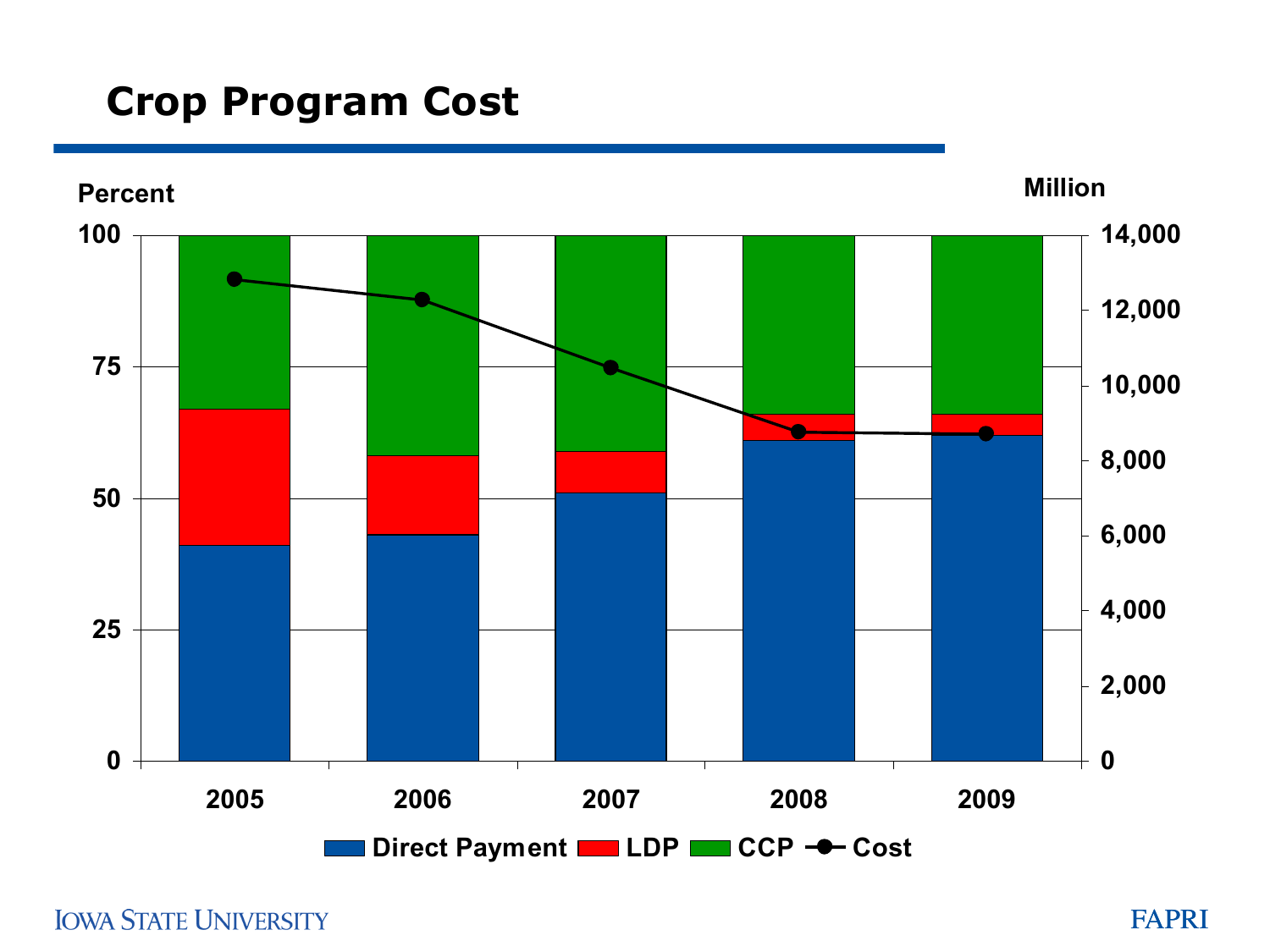# Summary and Implications for Next Farm Bill

# Modest market strength

- Unlike the 1996 Farm Bill, the outlook suggest that the market does not provide adequate one-to-one cover for any change towards lower support.
- On the other hand, it has better market cover than the case in 2002.
- World market integration and stiffer competition from South America.
	- Competition may soften market prices (especially in soybeans and cotton) and may have implications on demand for maintaining or increasing support.
	- Provisions that have direct implications on competitiveness will be given consideration and closer scrutiny (MCOOL).